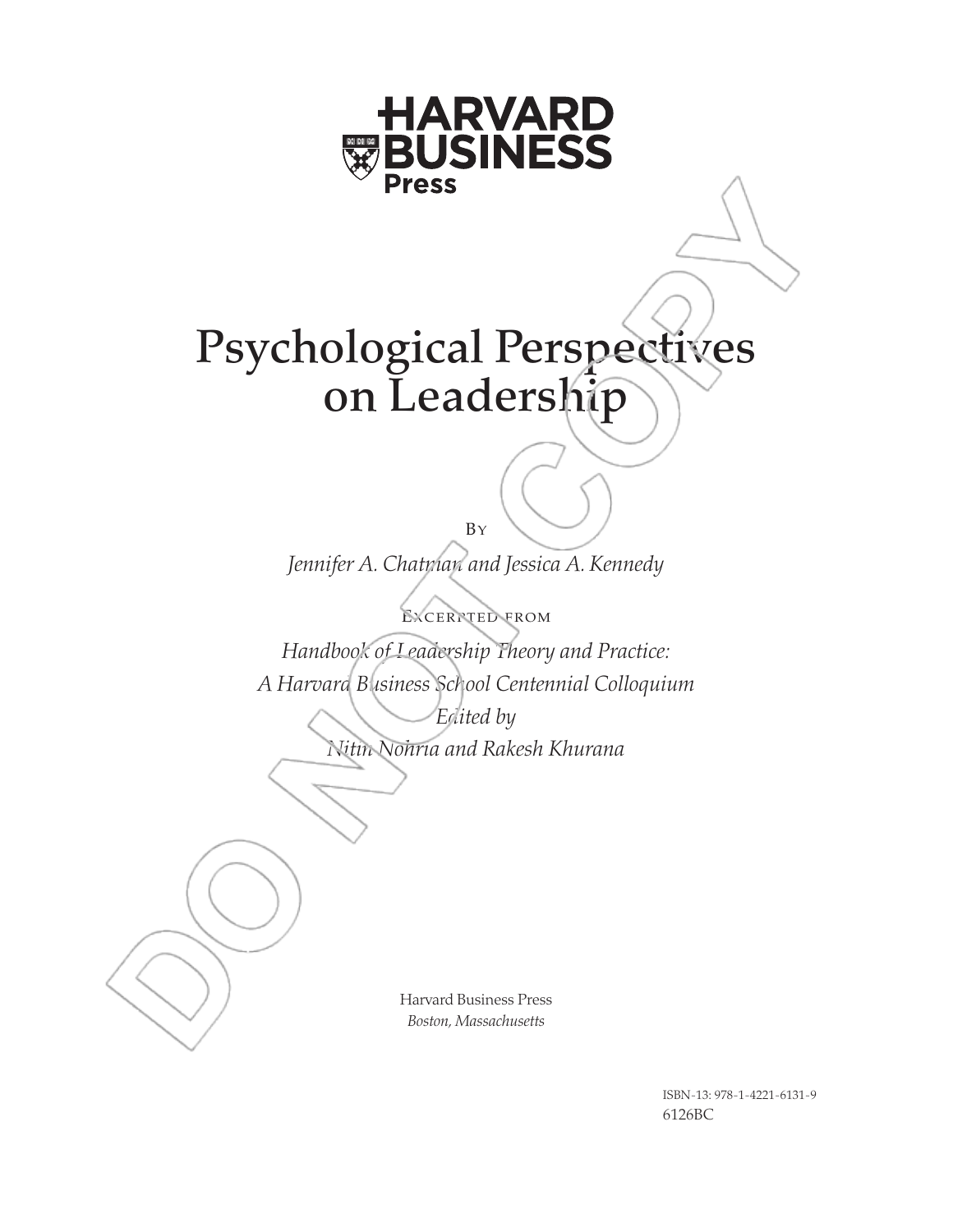Copyright 2010 Harvard Business School Publishing Corporation All rights reserved Printed in the United States of America

This chapter was originally published as chapter 6 of *Handbook of Leadership Theory and Practice: A Harvard Business School Centennial Colloquium*, copyright 2010 Harvard Business School Publishing Corporation.

No part of this publication may be reproduced, stored in or introduced into a retrieval system, or transmitted, in any form, or by any means (electronic, mechanical, photocopying, recording, or otherwise), without the prior permission of the publisher. Requests for permission should be directed to permissions@hbr.org, or mailed to Permissions, Harvard Business School Publishing, 60 Harvard Way, Boston, Massachusetts 02163.

You can purchase Harvard Business Press books at booksellers worldwide. You can order Harvard Business Press books and book chapters online at www.harvardbusiness.org/press, or by calling 888-500-1016 or, outside the U.S. and Canada, 617-783-7410.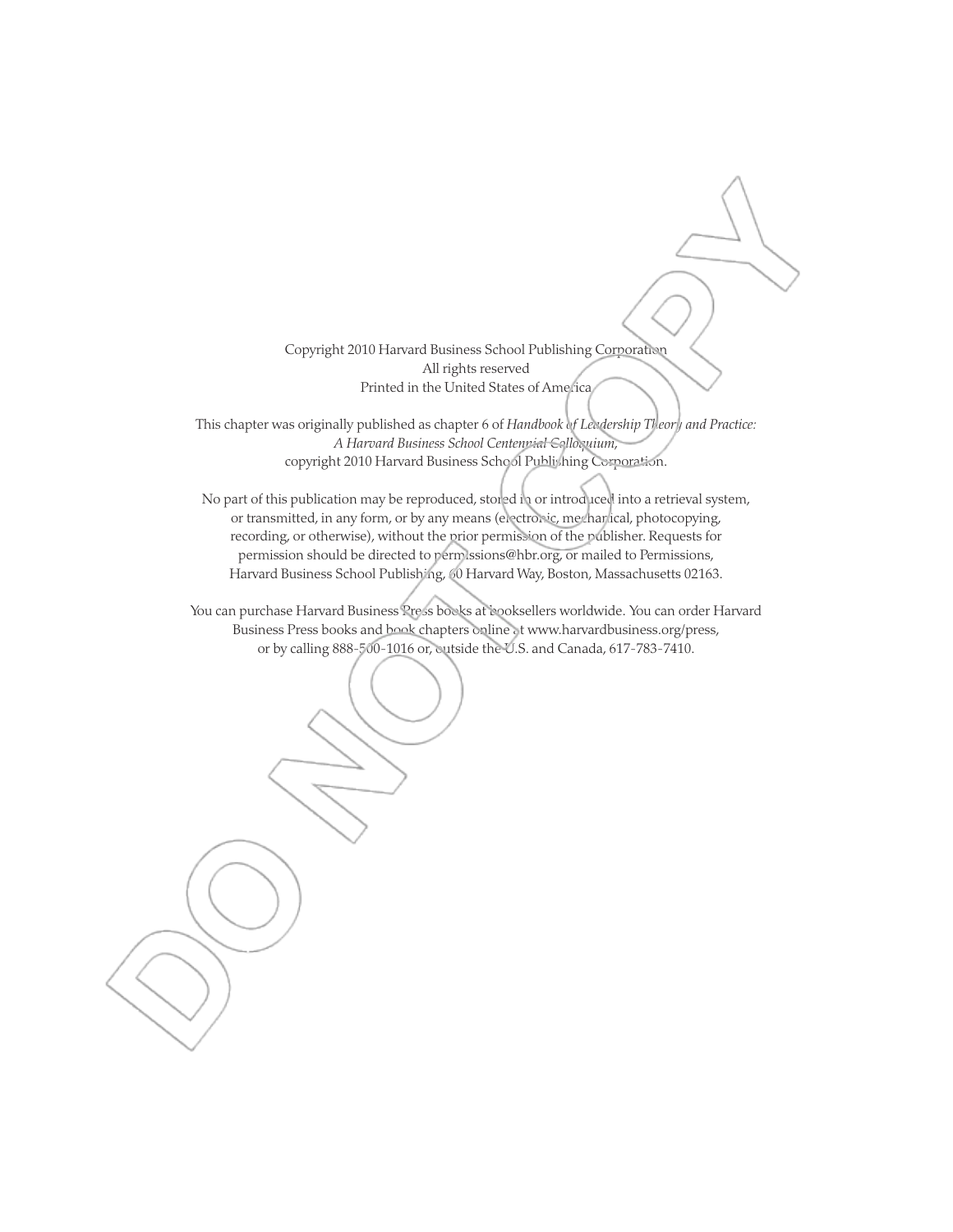# 6

## PSYCHOLOGICAL PERSPECTIVES ON LEADERSHIP

Jennifer A. Chatman and Jessica A. Kennedy

Leadership has been a central but sometimes controversial topic in organizational research (e.g., Chemers, 2000; Hogan, Curphy, and Hogan, 1994; House and Aditya, 1997; Judge and Piccolo, 2004; Khurana, 2002; Meindl, 1990). For example, reflecting a macro-OB perspective, Podolny, Khurana, and Hill-Popper observed that "for at least the past thirty years, the concept of leadership has been subject to criticism and marginalization by the dominant organizational paradigms and perspectives" (2005:1). Part of this skepticism has resulted from questions about the definition of the construct as well as whether leadership has discernible effects on individual behavior and organizational outcomes (e.g., Hannan and Freeman, 1984; Pfeffer, 1977). Proponents argue that leaders, by their very roles, are responsible for making decisions that help their organizations adapt and succeed in competitive environments (e.g., Bass, 1991; Waldman and Yammarino, 1999). In contrast, those who view organizations as heavily constrained claim that leadership is largely irrelevant and, at best, a social construction (e.g., Hannan and Freeman, 1989; Meindl, 1990).

While provocative, the assertion that leaders in organizations do not play a distinct role in influencing groups and individuals to achieve organizational goals is not supported by the empirical evidence; leaders often have a substantial impact on performance (e.g., Barrick, Day,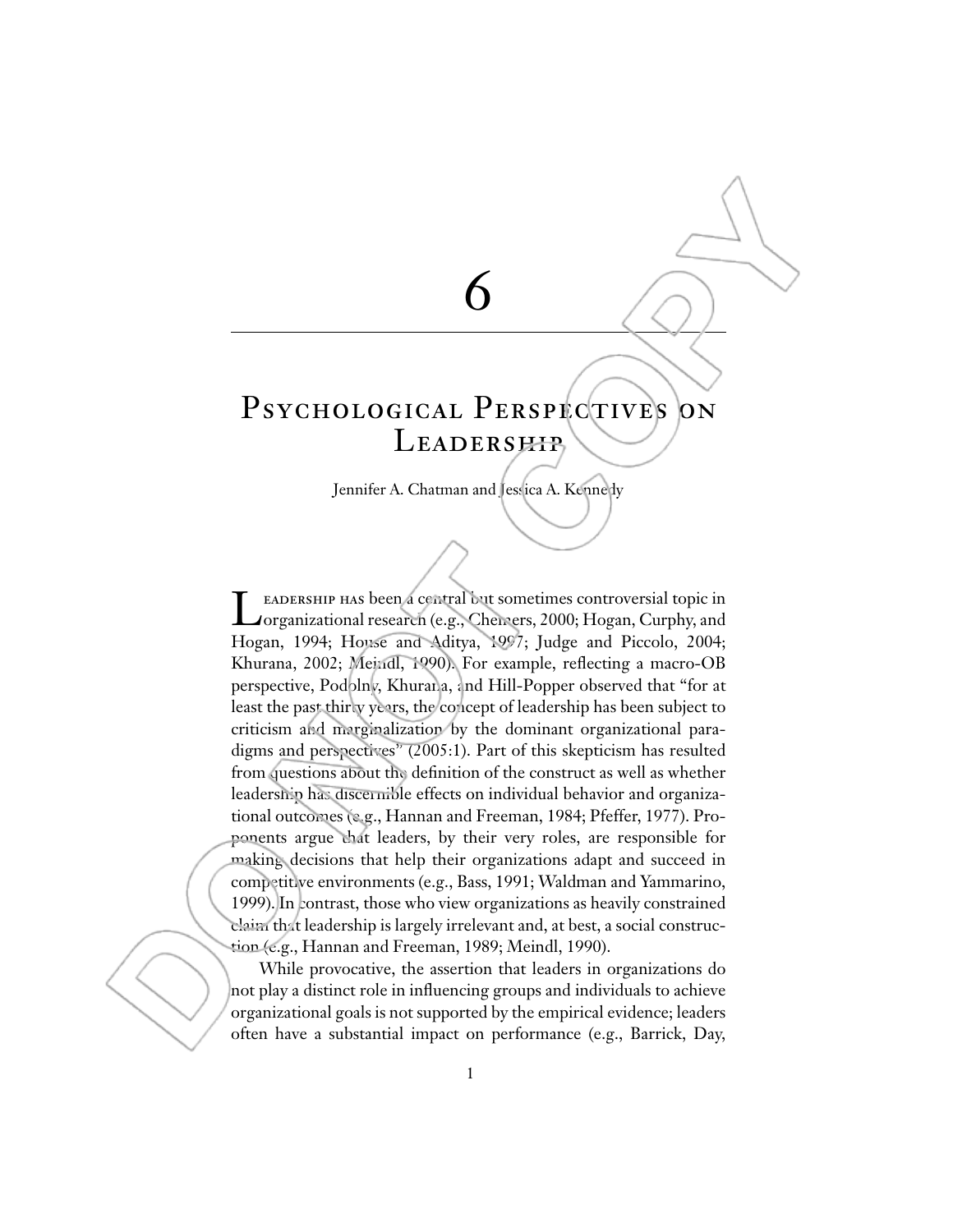Lord, and Alexander, 1991; Bass, Avolio, Jung, and Berson, 2003; Bertrand and Schoar, 2003; Judge and Piccolo, 2004; Judge, Piccolo, and Ilies, 2004; Koene, Vogelaar, and Soeters, 2002). Even senior executives who are neither founders nor in the top jobs (e.g., CEOs) can have an inordinate influence on organizations (e.g., Miller and Droge, 1986). Less clear, however, are the capabilities required and circumstances under which leaders can affect individual behavior and organizational performance (c.f. Hambrick, Finklestein, and Mooney, 2005).

Numerous definitions of leadership exist. We adopt one that Vroom and Jago (2007:18) recently proposed in which leadership is "a process of motivating people to work together collaboratively to accomplish great things," with "great things" defined in the minds of the leader and followers. Our goal in this paper is to take stock of psychological approaches to leadership, focusing on how leaders develop capabilities and interact with smaller work groups and larger organizations. We do this by considering various perspectives on leaders, identifying what they need to do as individuals to garner followers, how they can best inspire small groups, and finally, how leaders capture an entire organization's attention and cultivate intense commitment among members to realize organizational goals. Since understanding the effects of leadership on organizational performance may require examining multiple levels of leadership simultaneously (Hunter, Bedell-Avers, and Mumford, 2007), we scan the relevant levels of analysis to gather a comprehensive psychological picture of when and why leaders influence others. We also consider the extent to which continuity across levels of leadership is important for individual and organizational effectiveness.

We begin with two assumptions. First, through the history of leadership research, many have considered leaders to be born rather than made. Despite recognizing that situations affect individuals, their research primarily suggests that it is something about a person that determines whether she will be an extraordinary leader (e.g., House, 1977, 1988; Judge, Bono, Ilies, and Gerhardt, 2002). Instead, our view is that leadership is about what people do, not who they are and, as such, leadership is inherently developmental. Our second assumption is that leadership is a paradox in that the most effective leaders are likely those who are self-aware, calculated, and interpersonally adept, but ultimately dispensable. That is, a leader's role in a team or organization is to set the context for others to be successful. Indeed, our "acid test" of effective leadership is how well the team does when the leader is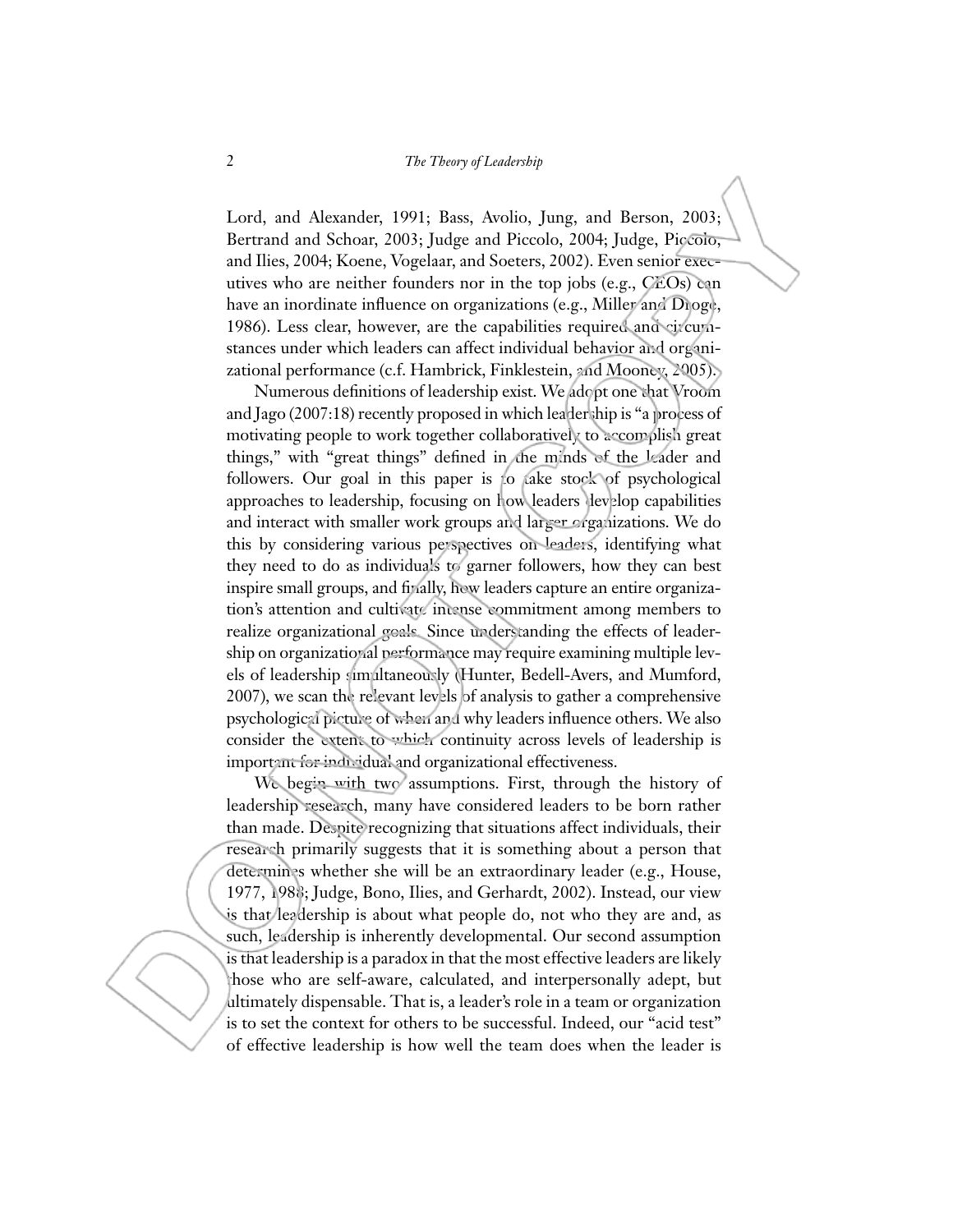not present, and whether the leader has helped members internalize organizational objectives so that they can make judgment calls and trade-offs that are organizationally aligned on their own.

#### **Developing as a Leader**

We suggest that three capabilities are critical for leaders, but these are not the most obvious traits. The obvious traits such as confidence, dominance, assertiveness, or intelligence have not, as it turns out, shown the level of predictive validity that one would hope for (e.g., Ames and Flynn, 2007; Fiedler, 1995; Judge, Colbert, and Ilies, 2004; Zaccaro, 2007). Rather, we suggest three subtle but likely more powerful qualities that transcend particular individual differences and behaviors. They are a leader's diagnostic capabilities, the breadth and flexibility of his behavioral repertoire, and his understanding of the leadership paradox. We discuss each below.

#### *Leaders as Astute Diagnosticians*

Leadership is a diagnostic activity requiring a person to ask, in each situation, "What is the maximum and urique value that a leader could bring to this situation?" The obvious value of this insight is best reflected in the enormous industry that has emerged around this theme, including the most popular of these, the Situational Leadership Model (e.g., Hersey, Blanchard, and Natemeyer, 1979). Such approaches emphasize the importance of accurately understanding various situations and how leader demands vary within them. Interestingly, the concept of situational leadership has been difficult to pin down empirically (see Graeff, 1983, and Vecchio, 1987, for critical discussions), despite its popularity among practitioners.

The more recent focus on a number of related but more tractable constructs, such as self-monitoring and emotional intelligence, represents attempts to address a person's diagnostic capacity by highlighting the importance of accurately assessing the social and emotional cues in a situation. For example, those who are high on self-monitoring perceive the needs of the group and pattern their own behavior accordingly (e.g., Ellis, 1988; Zaccaro, Foti, and Kenny, 1991). Though there are popularized versions such as the "primal leadership" model (e.g., Goleman, Boyatzis, and McKee, 2004), there are also a number of scholarly treatments, with corresponding empirical evidence, pointing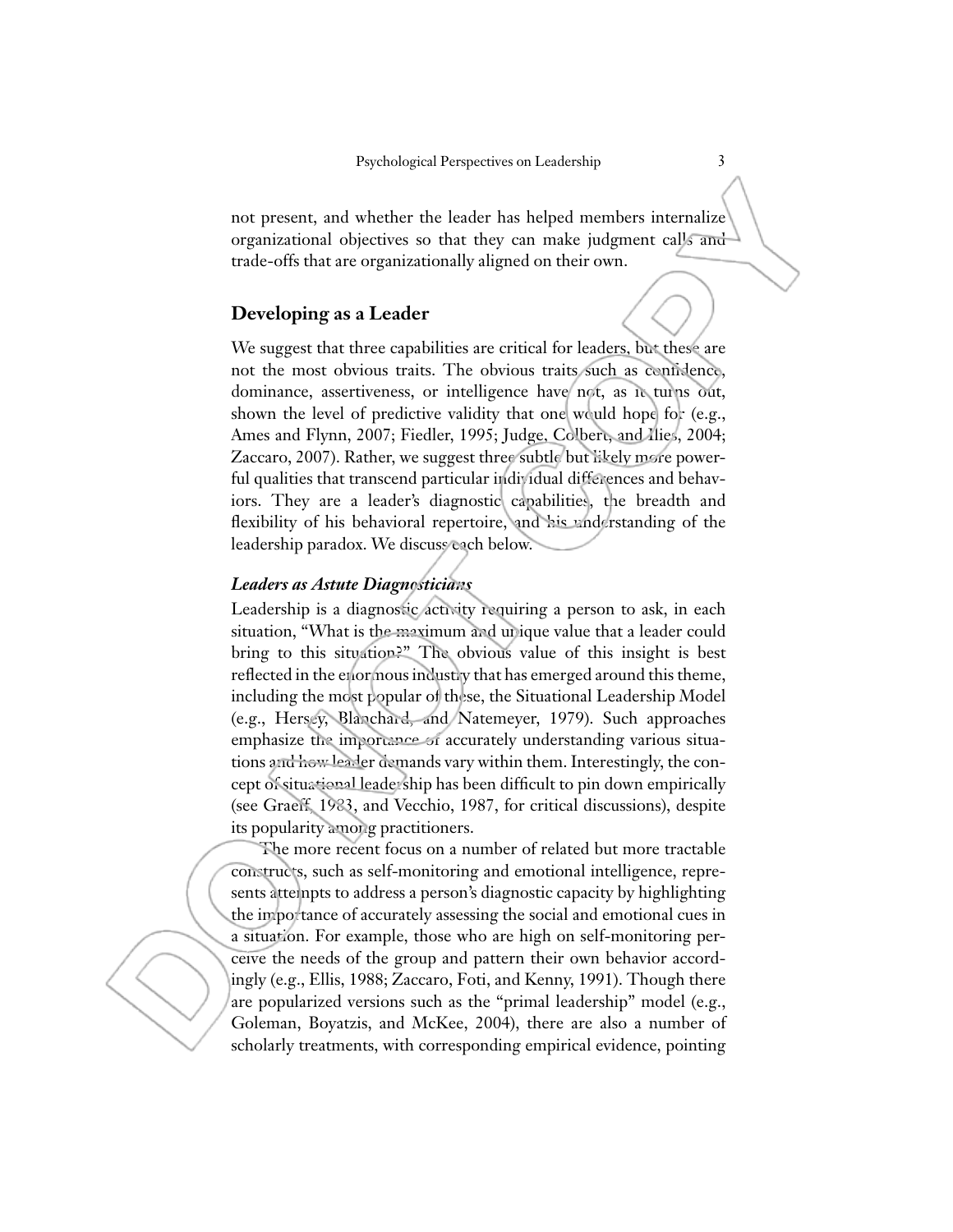to the importance of emotional intelligence for effective leadership (e.g., Wolff, Pescosolido, and Druskat, 2002; Wong and Law, 2002). In particular, emotionally intelligent people are more accurate in appraising emotions, they use emotion to enhance cognitive processes and decision making, and they are generally more adept at managing their emotions (e.g., George, 2000). We turn next to the closely related, but distinct, concept of behavioral flexibility.

#### *Flexible and Self-Aware Behavioral Repertoire*

Once a leader has accurately diagnosed a situation, she needs to have a broad and flexible behavioral repertoire to respond appropriately across a wide array of complex situations (Zaccaro, Gilbert, Thor, and Mumford, 1991; Hooijberg, 1996). People often react to different situations using a narrow band of behavior, or their dominant responses, particularly under stressful conditions (e.g., Bargh and Chartrand, 1999; Gioia and Poole, 1984; Staw, Sandelands, and Dutton, 1981). This uniformity may be appropriate and desirable in specialist roles, but can be limiting for people attempting to influence and compel others across the variety of situations that leaders face.

Hall, Workman, and Marchioro (2002) found that leaders who were more behaviorally flexible—those high on self-monitoring, selfreported behavioral capabilities, and androgyny—were viewed as more effective by their followers. Other researchers have identified related personal qualities, such as adaptability and openness, as important for leaders (e.g., Howard and Bray, 1988; Miller and Toulouse, 1986; Mumford and Connelly, 1991). These perspectives suggest that flexibility emerges from a constellation of cognitive, social, and dispositional qualities, though each type of flexibility is considered independent. For example, integrative complexity (e.g., Tetlock, 1983) allows a leader to develop the elaborate cognitive responses that are required in complex dynamic environments, whereas behavioral flexibility reflects the ability to translate thought and reflection into appropriate action across a diverse array of organizational situations (Zaccaro, 2001). Boal and Whithead (1992) described individuals who are high on both integrative complexity and behavioral flexibility as being "informed flexible" since they have a wide array of both cognitive maps and behavioral responses.

In addition to developing a broad and flexible behavioral repertoire, leaders need to display their intentions unambiguously. Accuracy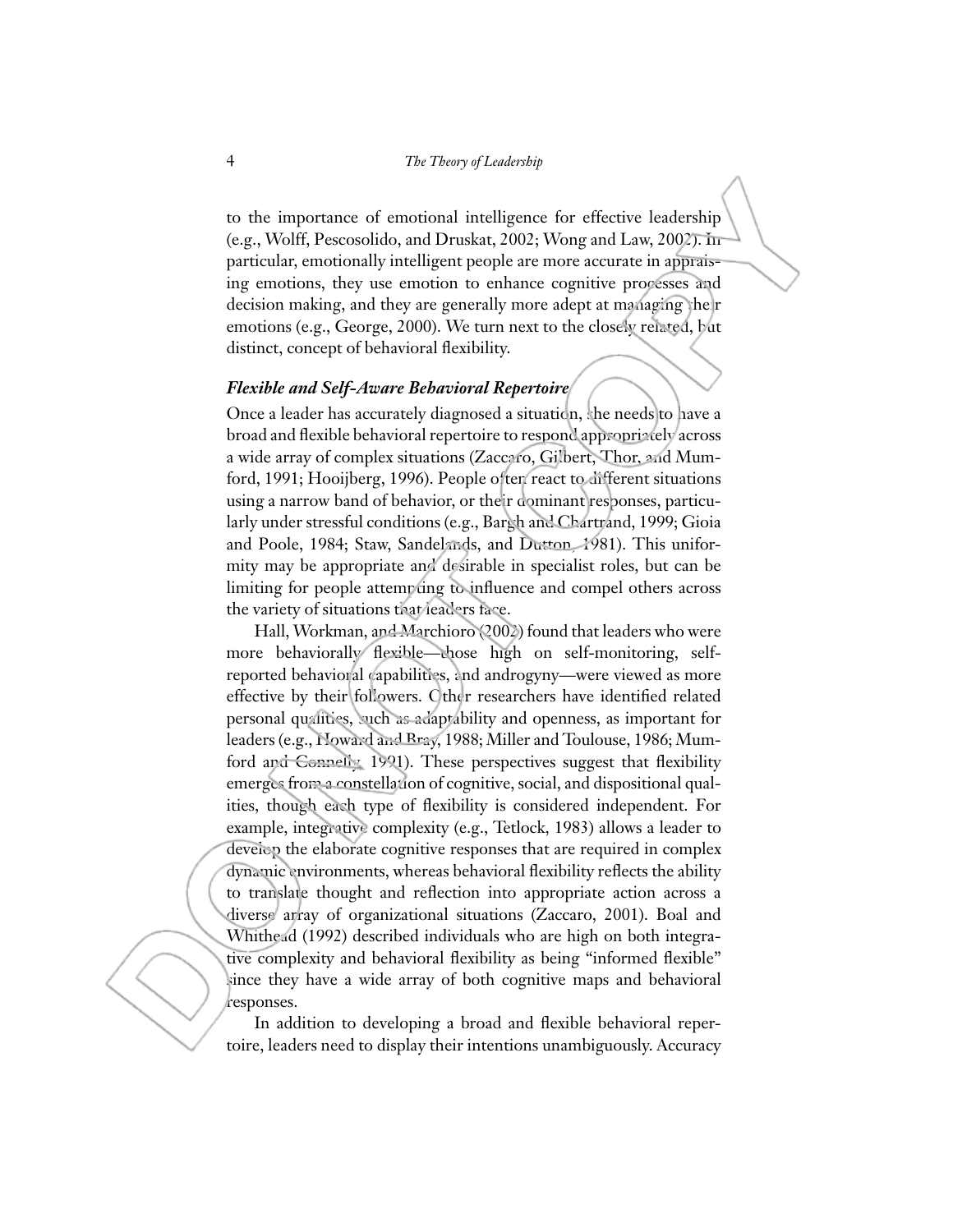in behavioral signaling arises from self-awareness and cross-situational consistency (e.g., Kenny, Mohr, and Levesque, 2001). Personality psychologists have suggested that behavior can be more "observable" based on the extent to which an act is given the same meaning by two (or more) perceivers (Gosling, John, Craik, and Robins, 1998; Kenrly, 1994). Highly observable acts tend to require less inference to judge their occurrence and meaning than do less observable acts. Thus, the more observable an act is, the more likely those observing the behavior will attach the same meaning to it. Conversely, observers will be more likely to disagree about the meaning of a less observable act, which will require a great deal of inference about the target's internal thoughts and feelings. To the extent that leadership in organizations is associated with hierarchical authority, ambiguity in a leader's behavior can have negative consequences for followers' motivation and performance (e.g., Meindl, 1990), particularly when the behavior appears hypocritical (e.g., Cha and Edmondson, 2006).

Putting together the importance of consistency and behavioral flexibility, a significant challenge for leaders is to be perceived as consistent while engaging flexibly in a wide array of behavioral responses. The very behavioral flexibility that is critical for leading across diverse situations can be perceived instead as behavioral inconsistency, unreliability, or even labeled as erratic by followers. How might leaders manage this balance? Given the premium placed on appearing consistent ( Chatman, Bell, and Staw, 1986; Ross and Staw, 1993), effective leaders need to figure out how to maintain a level of decisiveness even when the social cues do not point clearly to an appropriate response. One way that leaders may become viewed as reliable by followers is by adhering consistently to their values, specifically in their commitment to the greater good—that is, to organizational objectives (e.g., Bass, 1990; Mannix and Neale, 2005). A second way is to ensure that followers are convinced of a leader's commitment to *their* success (not just to her own), as well as how their success and the leaders' are intertwined (e.g., House, 1996). We elaborate on both of these issues in the following section on groups and teams.

#### *Understanding the Leadership Paradox*

In addition to the complementary capabilities of diagnosing situations and responding flexibly to them, leaders also need to embrace the paradox of leadership: that their success is unequivocally derived through

5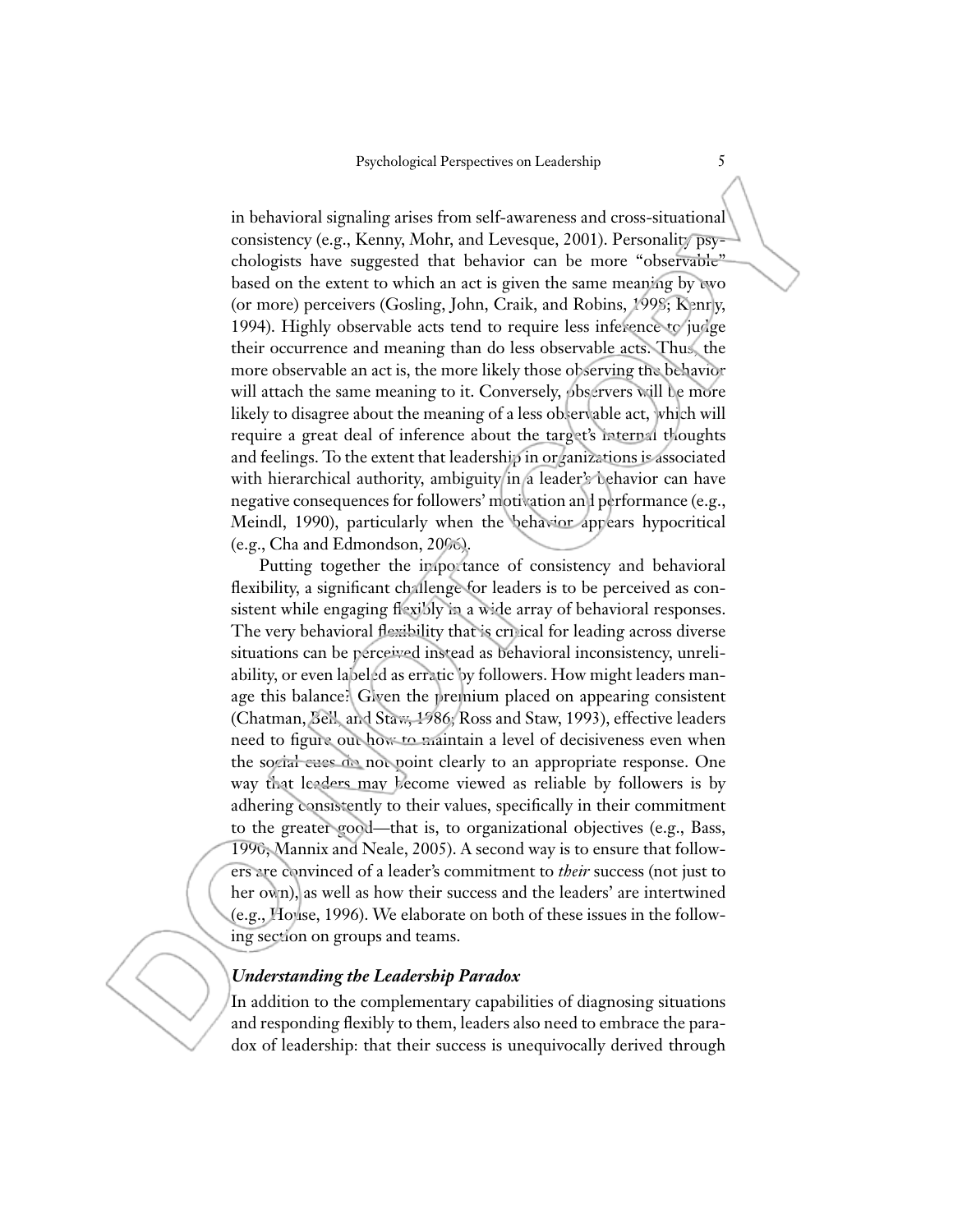others. This is likely to be particularly challenging for leaders in organizational settings with typical hierarchical structures. In these settings, leaders have arrived in their position by virtue of their exceptional individual contributions, which are typically based on a strong achievement orientation (e.g., McClelland, 1985). Yet, leading others requires recognizing that their main role is to set the context for others to do excellent work (e.g., Goleman, 2000). Attempting to be singularly heroic limits leaders because the scope of most serious leadership roles is simply too wide and too diverse to be capably performed by a solitary person (Spreier, Fontaine, and Malloy, 2006). Thus, the behavior that delivered a leader into the role, in most cases, differs notably from the outlook and set of behaviors necessary to perform effectively within it.

Some who aspire to leadership roles may be high in the need for power rather than the need for achievement (e.g., McClelland and Burnham, 2003; Kotter, 1977). The challenge for those high in the need for power may be to develop an accurate understanding about their status in a group. Research in psychology has shown that those who more accurately perceive their own status, and especially those who avoid erring on the side of overestimating it, are more likely to be influential ( Anderson, Srivastava, Beer, Spataro, and Chatman, 2006; Judge, LePine, and Rich, 2006). Thus, high achievers may be deficient in hubris, whereas the high power individuals may be deficient in humility.

#### **Leading Work Groups and Teams**

Insight into leade ship effectiveness can, of course, also derive from understanding leaders' impact on others. Managers are responsible for a variety of organizational tasks (e.g., Mintzberg, 1971). Debates over the distinction between leaders and managers notwithstanding (Bass, 1990), we believe that three of the most critical tasks for team leaders are convening task groups, coaching group members, and setting group norms. We consider how leaders affect people's understanding about their own relation to the team, how leaders support members along the way, and which norms may be usefully cultivated in small groups.

#### *Creating Strong Identifi cation with the Group and Verifying Members*

Social identity theory refers to the process by which people define their self-concept in terms of their membership in various social groups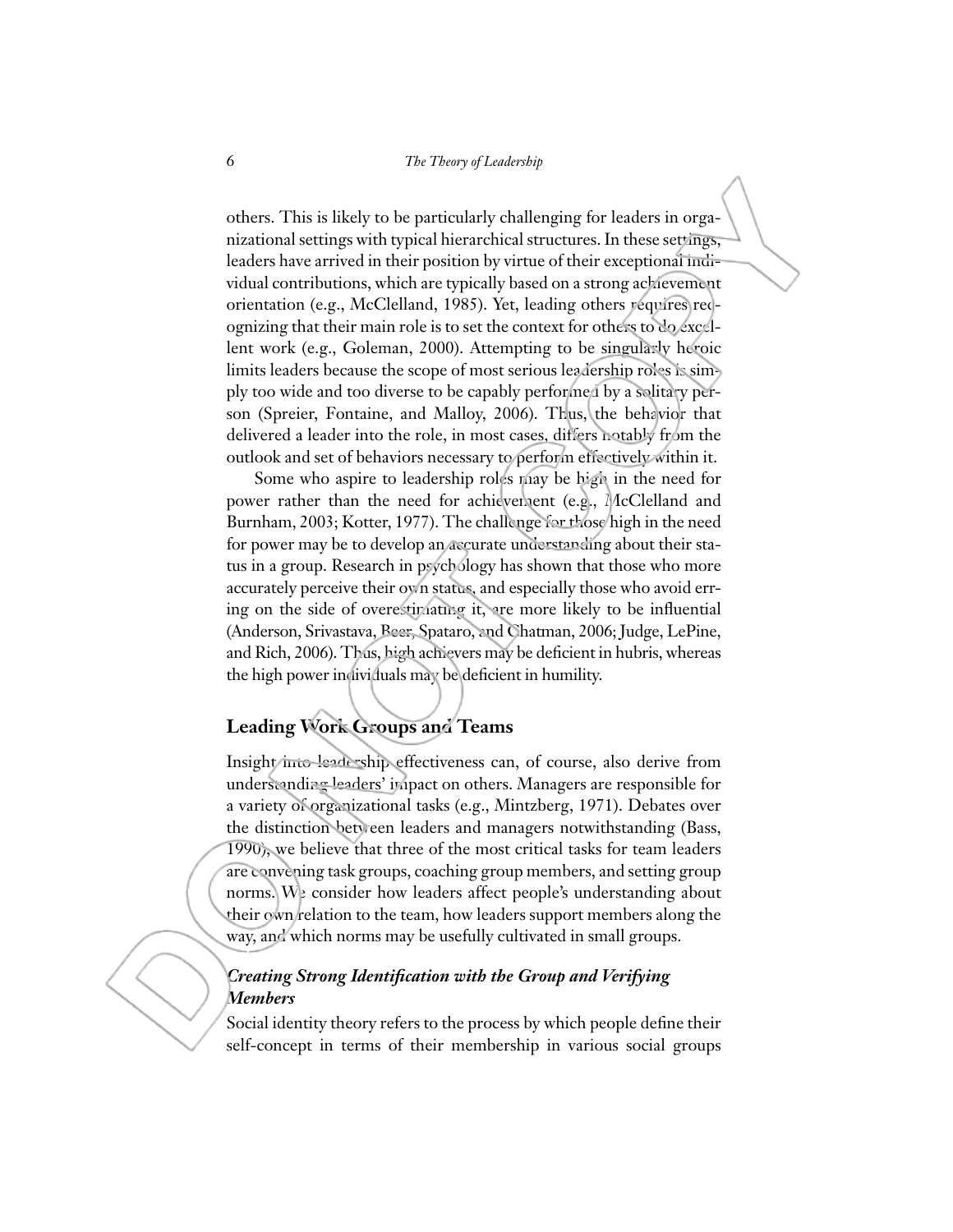(e.g., Hogg and Terry, 2000; Markus and Cross, 1990). A salient social category functions psychologically to influence a person's perception, behavior, and how others treat him (Turner et al., 1987). To the extent that a particular in-group membership is salient, one's perceived similarity to others in the in-group is increased (Brewer, 1970). Increasing the salience of in-group membership causes a depersonalization of the self, defined as perceiving oneself as an interchangeable exemplar of the social category (Turner, 1985:99). Members of a salient in-group are more likely to cooperate with in-group members, compete against out-groups, and focus on achieving the group's goals (e.g., Chatman and Flynn, 2001).

Research has shown that members who identify strongly with their organization and its values perform more effectively than those who do not (e.g., Chatman, Polzer, Barsade, and Neale, 1998; O'Reilly and Chatman, 1996; Jehn, Northcraft, and Neale, 1999). Higher group identification is associated with a stronger effect of norms on individuals' behavioral intentions (Terry and Hogg, 1996), improved motivation and task performance (Van Knippenberg, 2000), reduced conflict and bias toward minority group members (Gaertner et al., 1993), and more cooperative behavior, particularly when people perceive that they have significant discretion over their behavior (Dukerich, Golden, and Shortell, 2002). Identification is also associated with organizational citizenship behavior (Dutton, Dukerich, and Harquail, 1994) and compassion (Dutton, Worline, Frost, and Lilius, 2006). Many of these improvements in functioning persist even in the presence of forces that potentially alienate people from their group, such as demographic diversity (e.g., Fly and Thomas, 2001; Lau and Murnighan, 1998). These groups often suffer from lower productivity and less cohesion than do more homogenous groups, but leaders can change this by encouraging people to recognize their common commitments rather than dwelling on their individual differences. Indeed, when an organizational culture emphasizes employees' shared fate (Dovidio, Gaertner, and Validzic, 1998)—the fact that they're all going to succeed or fail together as a group—diverse teams of employees are more productive and creative than are homogenous teams (Chatman et al., 1998).

Shared fate and identification with the group improve performance by satisfying the self-enhancement motive, the basis of social identity theory. But research suggests that other key motives are also in play in group and organizational settings. For example, researchers have found

7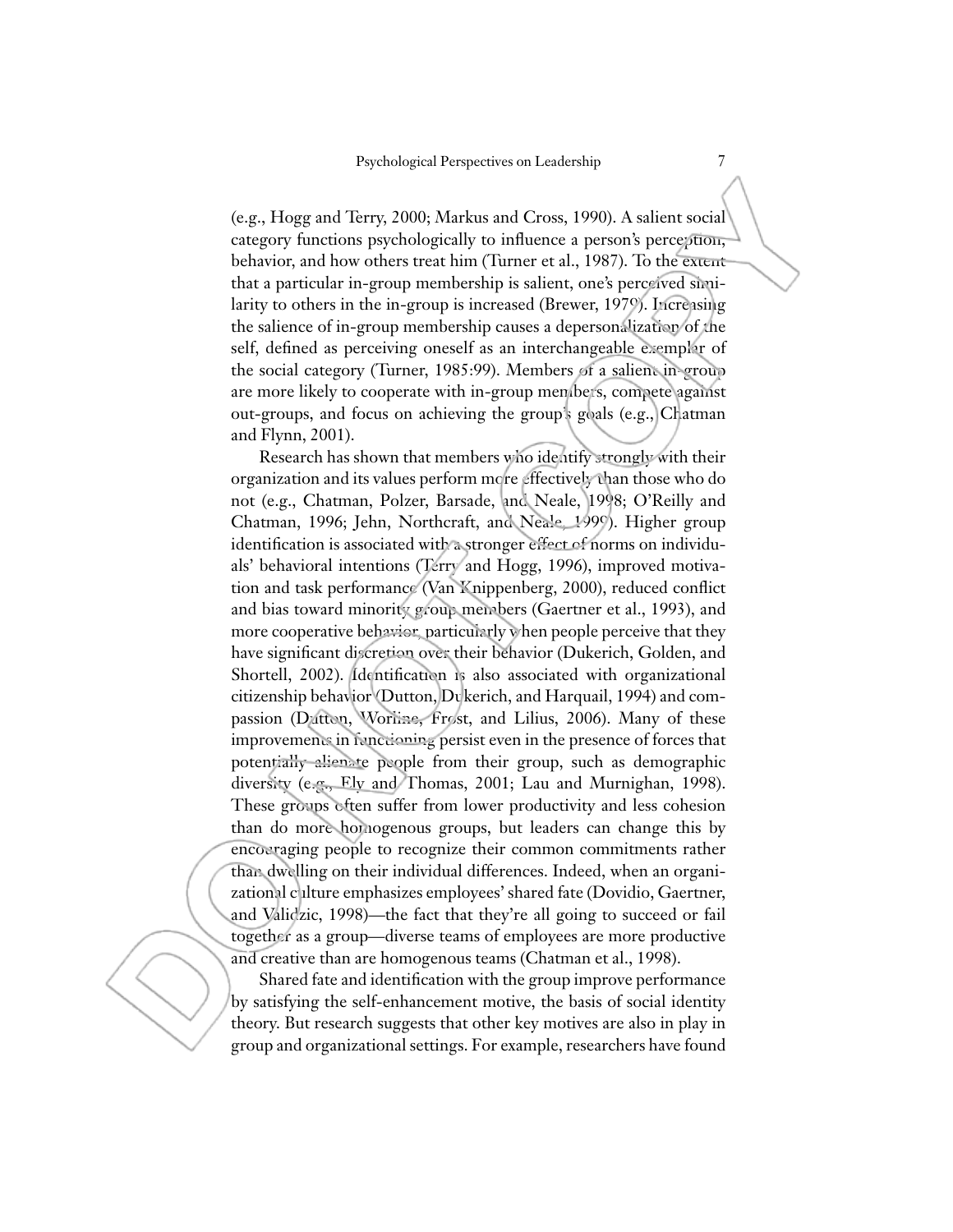that increasing interpersonal congruence, or the extent to which team members see one another as each sees himself, makes even highly diverse groups effective (Swann, Milton, and Polzer, 2000). Members are also motivated by belonging, or a person's desire to feel close and accepted by others (Baumeister and Leary, 1995), and feeling distinctive, or the desire to establish and maintain a sense of differentiation from others (Vignoles, Chryssochoou, and Breakwell, 2000). Thus, a challenge to leaders is to determine when each of these motives is relevant and to help members satisfy them (Ormiston and Wong, 2008).

#### *Coaching Members and Publicizing Their Strengths*

Coaching members is important and consequential. Fortunately, a comprehensive theory of team coaching has been elegantly articulated by Hackman and Wageman (2005). We will not attempt to summarize their theory here, except to mention that for such coaching to result in performance gains, leaders must focus their coaching on task-relevant issues and time the type of coaching they offer with the somewhat predictable phases of team evolution (e.g., provide motivational coaching at the beginning, strategic coaching at the midpoint).

Researchers have also focused on leaders' role in increasing teams' external visibility within organizations, which improves their long-run performance (e.g., Ancona and Caldwell, 1992). We focus here on the importance of publicizing members' strengths *within* the group. This has become increasingly important as work groups have become more diverse (e.g., Mannix and Neale, 2005). In particular, if someone is a member of a group that has historically been underrepresented in a workplace—whether it is women, African Americans, or another group—coworkers will expect that person to perform poorly on tasks that have not typically been performed by members of his or her group. This is true no matter how skilled the person actually is at that task ( Chatman, Boisner, Spataro, Anderson, and Berdahl, 2008).

These expectations, unfortunately, are often self-fulfilling (e.g., Steele, Spencer, and Aronson, 2002). One way to avoid this bias and the resulting performance decrement is for the person to advertise his or her own talents. Indeed, research shows that minority members who are more extraverted are less likely to be discriminated against (Flynn, Chatman, and Spataro, 2001). But, placing responsibility on the minority member can be daunting. An effective alternative is for a leader to explicitly articulate the minority member's task-relevant capabilities,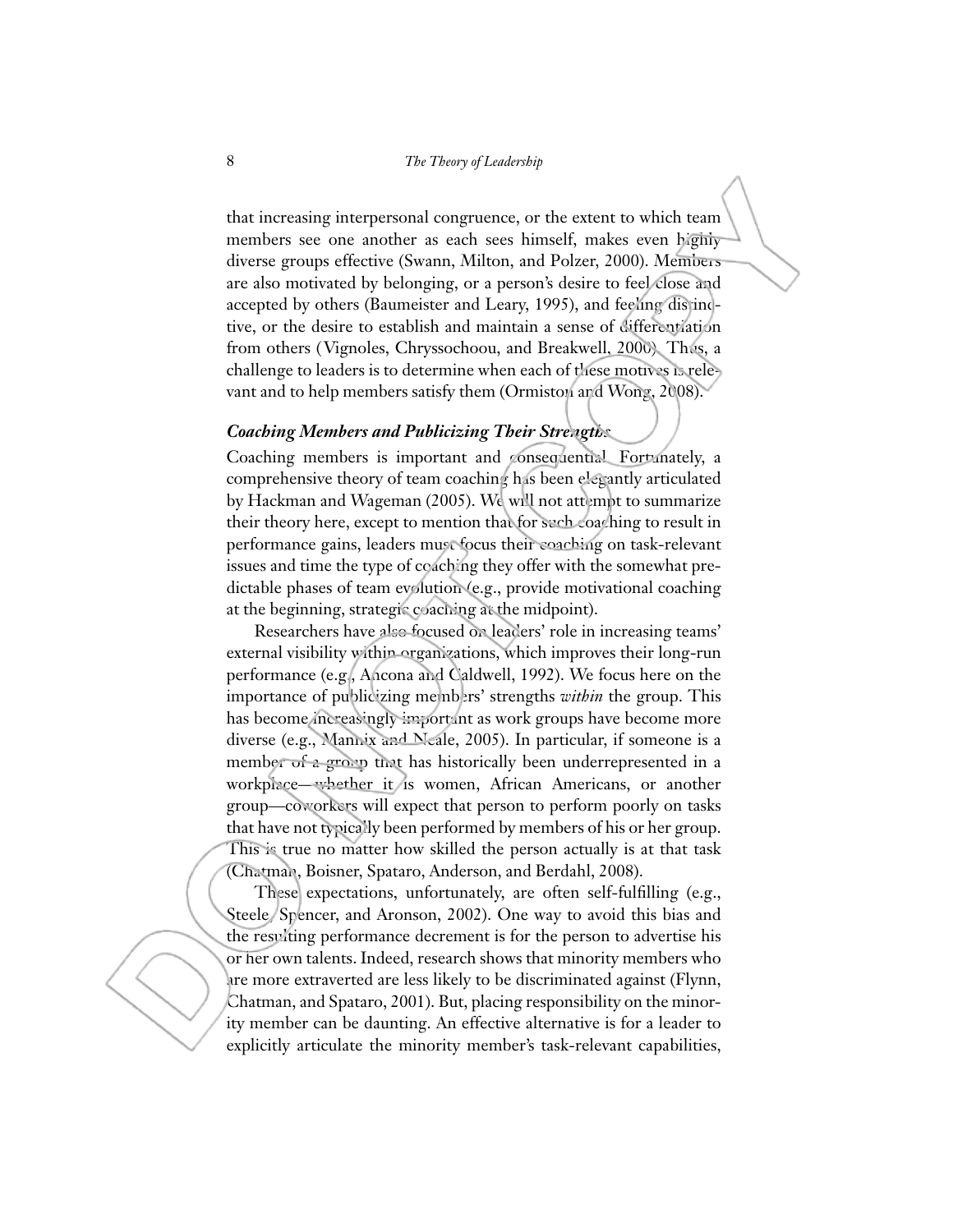especially when the person joins a new work group (Flynn et al., 2001; Ibarra, 1992). Research suggests that this sponsorship has a strong and positive impact—not just on the focal person's performance, but on the performance of the entire group. This may be because the employee receives a confidence boost, and the rest of the group is relieved of the discouraging notion that they will have to "carry" a poor performer ( Chatman et al., 2008).

#### *Setting Group Norms*

Researchers have long recognized that a key role for leaders in groups is to set and monitor group norms. Group norms, defined as legitimate, shared standards against which the appropriateness of behavior can be evaluated (Birenbaum and Sagarin, 19/6), influence how group members perceive and interact with one another. Norms represent regular behavior patterns that are relatively stable and expected by group members (Bettenhausen and Murnighan, 1991:21). Though the list of possible work group norms is long and leaders are responsible for determining which norms fit the task at hand, a few norms transcend specific tasks and likely apply generally to work groups. We discuss two of these below.

#### Promoting Cooperation

An organization relies on members to cooperate with one another in accomplishing goals to enhance its very survival (Simon, 1976). Leaders are responsible for creating norms that support such cooperation, which otherwise may not emerge. Research has shown numerous constraints on cooperation within organizations, including people's focus on their own self-interest (e.g., Frank, Gilovich, and Regan, 1993) and promotion and reward systems (e.g., Petersen, 1992). Interestingly, even a group's composition can reduce members' propensity to cooperate. Research has shown, for example, that demographically diverse teams are less likely to develop cooperative norms than are homogeneous groups, but that cooperative norms mediate the negative relationship between heterogeneity and cooperation (Chatman and Flynn,  $2001$ ). Thus, leaders need to figure out how to instill cooperative norms in groups particularly when groups are made up of diverse members.

Leaders can enhance cooperation within work groups by increasing the extent to which members view one another as part of their in-group. Teams that emphasize collectivism—that is, shared objectives,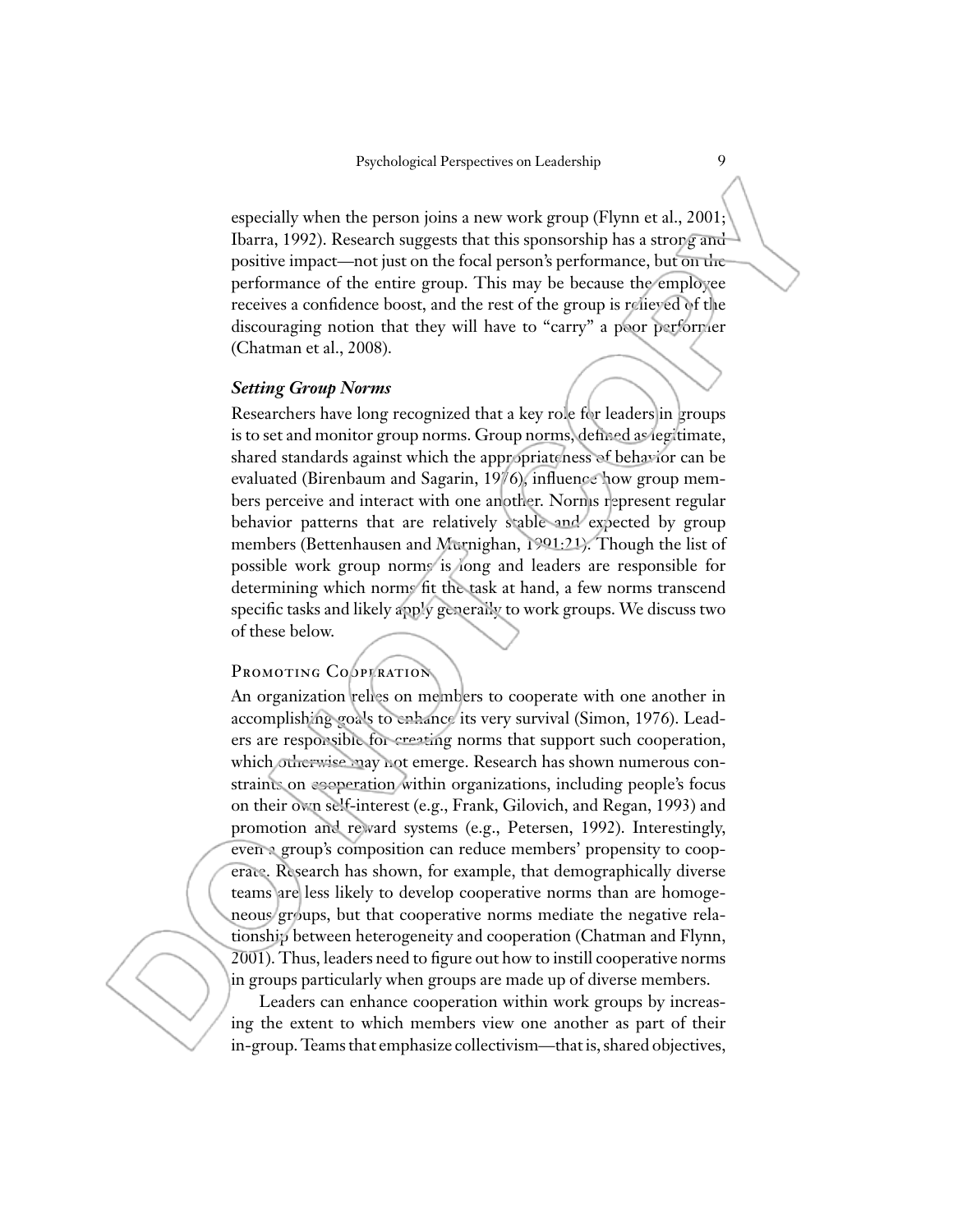interchangeable interests, and commonalities among members—are more likely to view organizational membership as a salient identity than teams in which individualistic norms are salient (Chatman et al., 1998). Further, leaders can instill collectivistic norms through their own actions. For example, they can decide to reward and celebrate success accomplished by teams rather than individuals. By doing this, they can change reward structures to make cooperating more appealing and defection (through individualism or competition) less attractive (e.g., Petersen, 1992). They can also frame and interpret success in terms of the collective and explicitly share credit for organizational outcomes (e.g., Goncalo, 2004; Flynn and Chatman, 2001; Wageman, 1995). Cooperation can be reinforced by making the future more salient than the present and allowing members to use the threat of retaliation to reduce defection. This is consistent with research showing that longer time horizons, specifically manifested in lower employee turnover, contribute to cooperative decision making (e.g., Mannix and Loewenstein, 1994). Cooperative orientations can also be enhanced by teaching people values, facts, and skills that will promote cooperation, such as the importance of reciprocity and how to recognize social norms (e.g., Cialdini, 2001).

#### ENDORSING POLITICAL CORRECTNESS (SOMETIMES)

In the context of increasingly diverse work groups, leaders need to consider norms relevant to interpersonal understanding and sensitivity. Research has examined how people react to political correctness, which can be defined as censoring language that might be offensive to members of other demographic groups (e.g., Norton, Vandelo, and Darley, 2004). Many leaders are understandably reluctant to advocate political correctness in the workplace, assuming that it stifles the free exchange of ideas (Norton et al., 2006). But one study showed some benefits ( Goncalo, Chatman, and Duguid, 2008). Teams were either encouraged or discouraged from using politically correct language in their discussions. The teams were then observed in terms of how they performed on a creativity task. In more homogenous teams, political correctness noticeably constrained creativity. But in more diverse teams, encouraging political correctness actually boosted creativity while also promoting sensitivity to members' differences. Though people are often anxious about cross-group interactions, political correctness provided clear ground rules for their conversations, helping to promote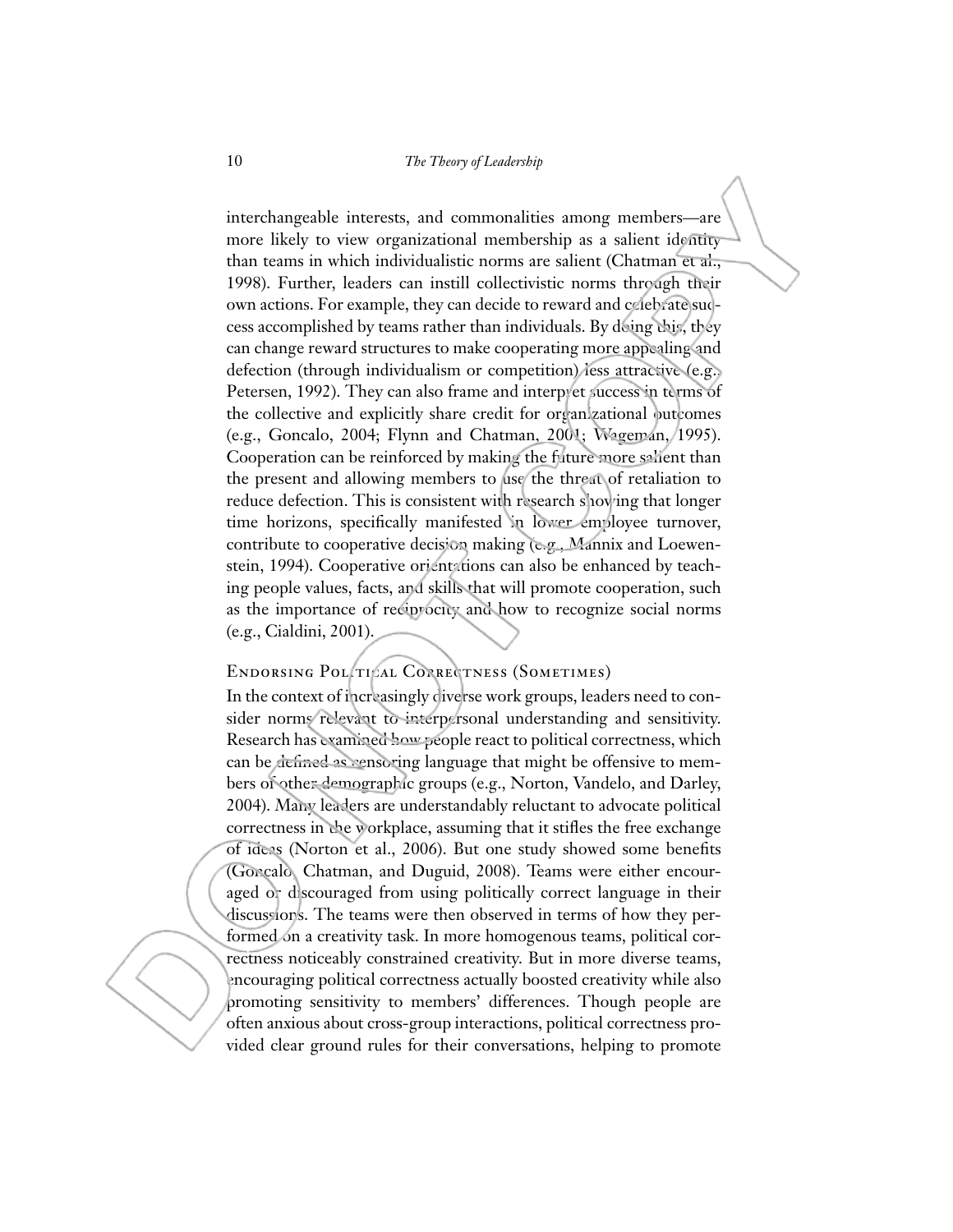feelings of comfort and trust and enabling team members to focus their attention more completely on the creative task at hand.

#### **Leading Organizations**

At the organizational level, leaders serve as embodiments of the organizations they create and lead. Though the list of requirements is long, three specific domains may be among their highest priorities. First, leaders need to develop an intentional model of organizing, especially when starting an organization. Second, they need to cultivate a strong, strategically relevant, and adaptable culture that helps to ensure that people execute their strategy. Third, they need to send a clear and consistent signal to followers across the organization. We discuss each of these below.

#### *Starting Off Right: Developing an International Model of Organizing*

Researchers have been particularly interested in prominent organization figures, such as founders and CEOs, and how they might affect organizational structures and processes. In a longitudinal study of hightechnology start-up firms, Baron and Hannan (2002) showed that a founder's "blueprint" for her organization, her mental model of how the organization would "look and feel," had a pervasive and long-lasting influence over how the organization developed, who was hired, and how effectively it executed its stated strategy (see also Baron, Burton, and Hannan, 1999). Founding blueprints tended to be extremely robust, often lasting through all stages of organizational growth and decline. Further, attempted changes in organizational blueprints were highly destabilizing to young technology start-ups, causing employee turnover, reducing bottom-line financial performance, and even threatening the firm's survival. The concept of a blueprint reflects a founder's fundamental values and mental models regarding organizational membership, including how employees are selected, the basis of their attachment, and how their efforts are coordinated and controlled. Interestingly, the most successful blueprint in terms of survival, profitability and, for small start-ups, time to IPO (initial public offering) and initial stock price, was the "strong commitment" model of organizing, in which employees were deeply attached to the organization.

Similarly, Schein (1983) argued that the founder plays an instrumental role in creating organizational culture by rigorously screening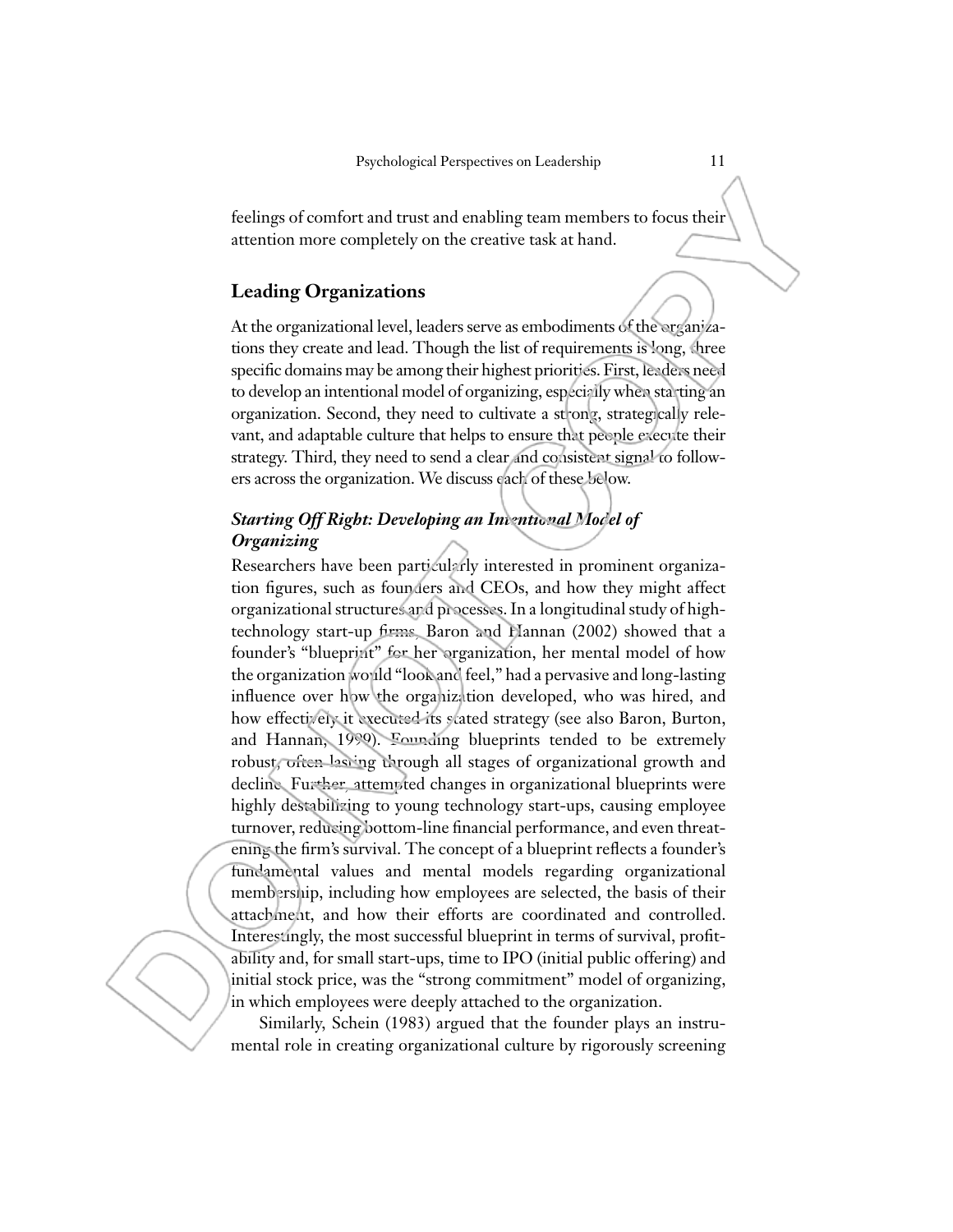employees to identify those who support his ideals and values. Once selected, founders continue to socialize their employees into their way of thinking, and serve as a role model, encouraging employees to internalize these values. Schein's research implies that employee in the particularly important during periods of organizational creation and change, and it is during these periods that those who hold and promote the founder's values will have greater impact on the organization than during stable periods. Taken together, these perspectives suggest those leaders who are intentional about developing and maintaining a strong culture will be more able to influence members to achieve key objectives from the organization's inception. Thus, we discuss below the importance of using culture as a leadership tool, not just in the beginning, but throughout an organization's evolution.

#### *Using Culture as a Leadership Tool*

Perhaps one of the most significant leadership roles is that of developing and managing organizational culture, as culture can determine whether or not an organization is able to deliver on its strategic promises. Culture is most closely related to organizational performance when three criteria are met (Chaunan and Cha, 2003; Kotter and Heskett, 2002). First, the culture should be strategically relevant, meaning the behaviors that are emphasized and rewarded are actually the ones necessary to accomplish pressing and relevant organizational objectives. Second, the culture should be strong, meaning that people both agree about what is important and care (e.g., O'Reilly, 1989). Third, one core value needs to focus on innovation and adaptation and change if the organization is to sustain high levels of performance over time (Sorensen, 2002).

From a psychological perspective, how can leaders incite members to agree with and care intensely about organizational objectives? They can do so by increasing members' openness to organizational influence, which may include both unfreezing members' prior beliefs and influencing subsequent beliefs and behaviors through shared expectations of valued others (e.g., O'Reilly and Chatman, 1996). A variety of psychological mechanisms can then be used to clarify expectations and create a similar construal of organizational norms among members. When people are unsure of themselves and their own judgment, or when the situation is unclear or ambiguous, they are most likely to look to and consider other people's actions as appropriate, specified in the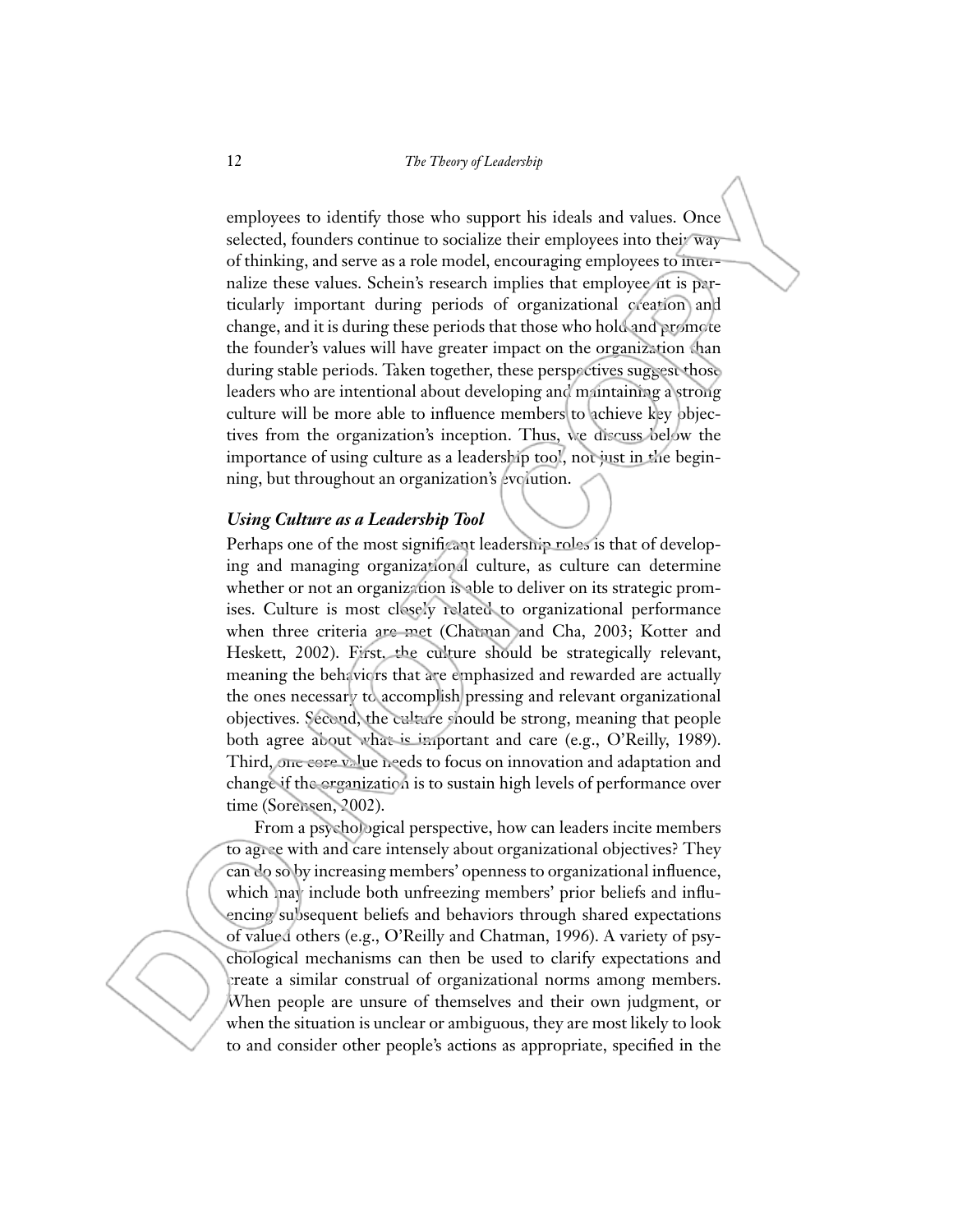well-documented social comparison process (e.g., Banaji and Prentice, 1994). Leaders can also make particular information salient. Leaders often forcefully interpret events and behaviors, calling attention to important norms for internal and external followers (e.g., Flynn and Staw, 2006; Staw, McKechnie, and Puffer, 1983).

#### *Consistent Signaling*

Leaders have been characterized as signal generators who embody organizations (e.g., Tushman and O'Reilly, 1996). The visibility of their actions and blurring of their identity with the organization suggests that consistency in signaling is critical. We discuss two types: consistency in words and actions and across hierarchical levels.

#### CONSISTENCY IN WORDS AND ACTIONS

Because leaders can influence employees' fate, employees attend vigilantly to leaders' behavior, even to the rather mundane aspects such as what leaders spend time on, put on their calendar, ask and fail to ask, follow up on, and celebrate (Pfeffer, 1992). These behaviors provide employees with evidence about what counts and what behaviors are likely to be rewarded or punished. They convey much more to employees about priorities than do printed vision statements and formal policies. Once leaders embark on the path to using culture as an influence tool, it is critical that they regularly review their own behavior to understand the signals they are sending to members.

Ironically, leading through culture can set leaders up to be vulnerable to a series of psychological processes labeled the hypocrisy-attribution dynamic ( Cha and Edmondson, 2006). Cultural values are powerful because they inspire people by appealing to high ideals (Walton, 1980) and clarify expectations by making salient the consistency between these values and each member's own behavior (Rokeach, 1973). But, just as emphasizing cultural values inherently alerts us to our own behavior, it makes others' behavior salient too, giving us high standards for judging them as well. We then become particularly attentive to possible violations, especially by leaders who are salient based on their relative power over our fate at work. When we detect potential inconsistencies between stated values and observed actions, it activates our deep cognitive tendency to judge others harshly.

Leaders who emphasize cultural values should expect employees to interpret those values by adding their own layers of meaning to them.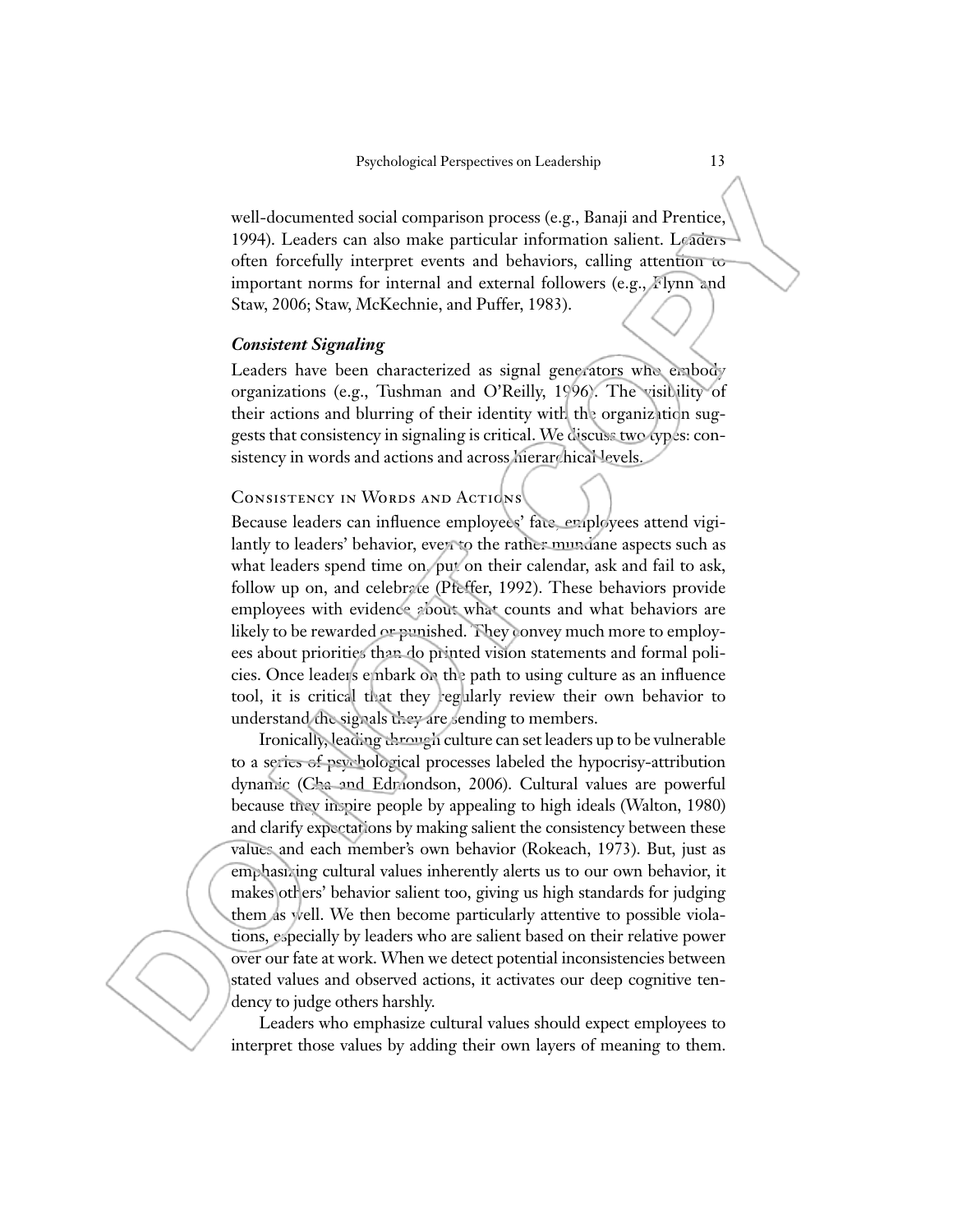Over time, an event inevitably occurs that puts a leader at risk of being viewed as acting inconsistently with the values he has espoused. When leaders behave in ways that appear to violate espoused organizational values, employees, driven by the actor-observer bias ( Jones and Nisbett, 1971), or people's tendency to explain their own behavior generously (viewing good outcomes as caused by their enduring dispositional attributes and bad outcomes as caused by situational influences) and to explain others' behavior harshly (attributing good outcomes to situational influences and bad outcomes to others' enduring dispositional traits), conclude that the leader is personally failing to "walk the talk." In short, organization members perceive hypocrisy and replace their hardwon commitment with performance-threatening cynicism. To avoid this undermining dynamic, leaders need to uphold their commitment to their culture even in the most trying times (e.g., Chatman and Cha, 2004).

#### Consistency Across Organizational Levels

In addition to behavioral consistency, signals are clearer when leaders within organizations are aligned with one another. In large organizations, it may be the aggregate effect of leaders at different hierarchical levels that helps or hinders the implementation of strategy and thereby affects organizational performance. While most previous studies of leadership have focused on the effectiveness of a single person (e.g., the CEO, a general manager, or a supervisor), alignment among leaders at different levels in an organization has long been acknowledged ( Hunt, 1991). For example, Berson and Avolio (2004) argue that the actions of upper-level leaders influence the ways lower-level leaders translate and disseminate information about a new strategy. One of the critical ways leaders influence organizational and group performance is by providing a compelling direction (Hackman and Wageman, 2005). The lack of a clear, consistent message across levels of the leadership may provide mixed signals about the importance of an initiative and lead to a lack of focus ( Cha and Edmondson, 2006; Osborn, Hunt, and Jauch, 2002).

But, *how* aggregate leadership influences organizational performance is not straightforward. For instance, a powerful senior leader may compensate for less effective leaders at lower levels. Alternatively, a less effective but highly aligned set of leaders across levels may successfully implement change. Or, an effective set of subordinate managers who do not support a strategic initiative may block change.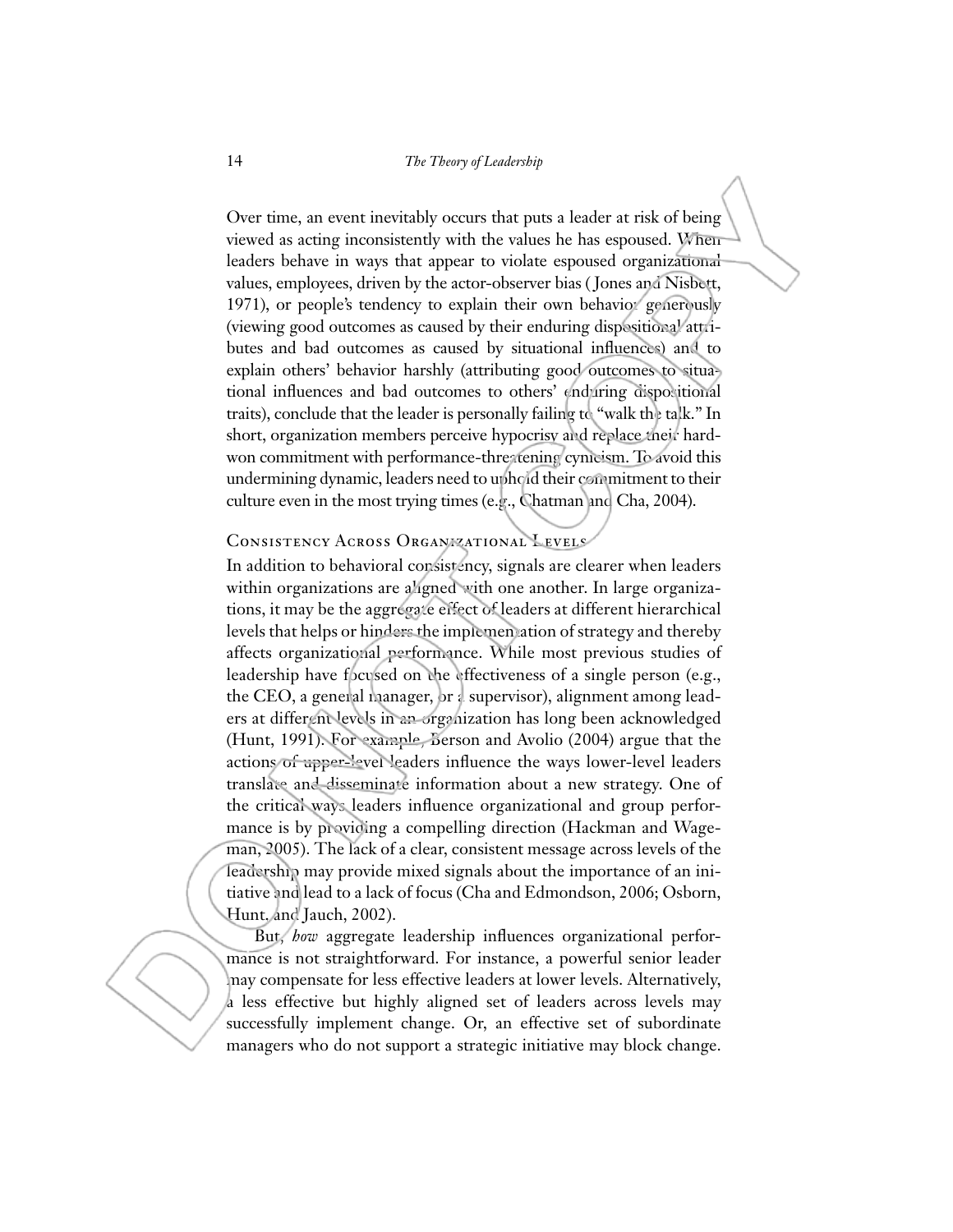Regardless of the effects of an individual leader, alignment or misalignment of leaders across hierarchical levels may enhance or detract from the successful implementation of a strategic initiative. One study showed that leadership at one level compensated for or undermined the effects of leadership at another (O'Reilly, Caldwe'l, Chatman, Lapiz, and Self, 2008). Said differently, senior leaders' ability to implement a strategic initiative may depend critically on the alignment of organizational leaders across hierarchical levels.

#### **Conclusion**

The preponderance of empirical evidence over the past twenty years certainly shows that leadership matters; the important but harder-toanswer question is which capabilities are important. In this paper we have focused on various psychological bases for leader influence. Our (albeit incomplete) summary demonstrates just how much insight psychological research provides into how leaders influence followers in large and small groups. Still some say that research on leadership needs to move beyond the "tentative and exploratory stage" of simply looking for associations between leadership traits and performance outcomes and begin to focus on how these effects occur (Wasserman, Nohria, and Anand, 2001:26). Phills (2005) highlights the importance of examining the processes through which leaders affect behavioral change and, drawing from the medical sciences, suggests the need for researchers to examine "mechanisms of action," or the processes through which leaders affect organizational performance.

As Meindl and his colleagues demonstrated, there may be a tendency for observers to overattribute responsibility for outcomes to a leader (e.g., Chen and Meindl, 1991; Meindl and Ehrlich, 1987). However, to an important degree, leadership is a perceptual phenomenon, with followers observing the words and actions of their superiors and making inferences about their superiors' motives (Epitropaki and Martin, 2004; Lord, 1985; Pfeffer, 1981). Even if implicit leadership theories affect perceptual measures of leadership effectiveness, there is evidence that these ratings converge with objective measures of performance ( Judge et al., 2002; Hogan et al., 1994). Recognizing this, Podolny, Khurana, and Hill-Popper (2005:47) argued that leadership is explicitly about those words and actions that create meaning for employees. The same "objective" leader actions can, therefore, result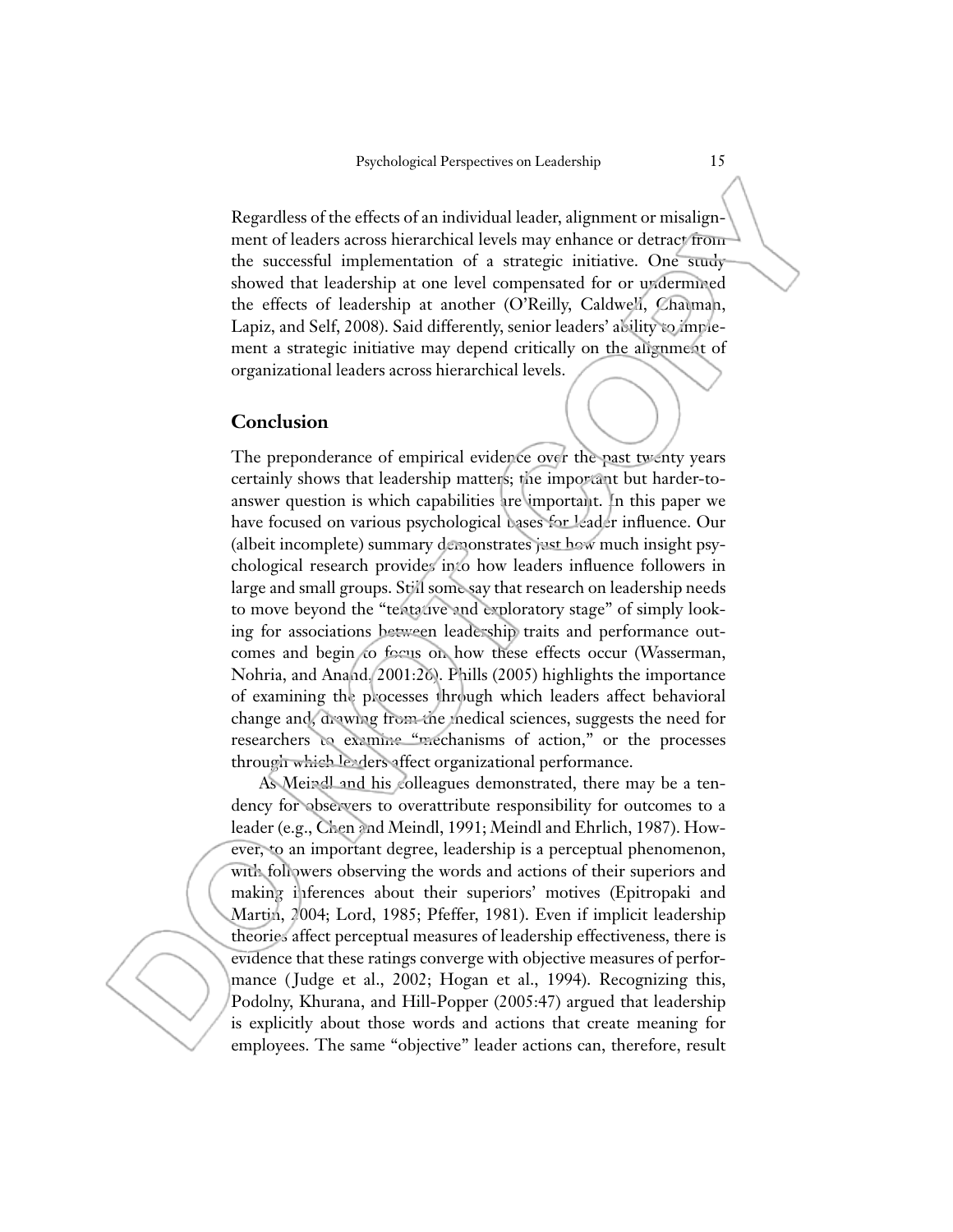in different "subjective" interpretations and substantive variations in performance.

We identified a few developmental capabilities, including diagnostic abilities and behavioral range and flexibility, but we are also acutely aware that much of leadership is about constructing meaning for others, and, as a result, the exact path to becoming an influential leader is difficult to specify. Leadership is not amenable to easy formulas and is likely to continue to stimulate confusion, stereotypic behavior, and possibly imitation of behavior in the wrong context or of behavior uncorrelated with any real measure of performance. We are convinced, however, that leaders who understand the value of behavioral flexibility, managing meaning, and setting the context for others are likely to be influential. On the other hand, the simultaneous and opposing requirements of some hubris and substantial humility may explain why leadership is illusive for so many.

#### **References**

- Ames, D.R., and F.J. Flynn. "What Breaks a Leader: The Curvilinear Relation Between Assertiveness and Leadership." *Journal of Personality and Social Psychology* 92, no. 2 (2007): 307–324.
- Ancona, D.G., and D.F. Caldwell. "Bridging the Boundary: External Activity and Performance in Organizational Teams." Administrative Science Quarterly 37, no. 4 (1992): 634–665.
- Anderson, C., S. Srivastava, J. Beer, S. Spataro, and J. Chatman. "Knowing Your Place: Self-Perceptions of Status in Social Groups." *Journal of Personality and Social Psychology* 91, no. 6 (2006): 1094-1110.
- Banaji, M.R., and D.A. Prentice. "The Self in Social Contexts." *Annual Review of* Psychology 45 (1994): 297-332.
- Bargh, J.A., and T.L. Chartrand. "The Unbearable Automaticity of Being." *American Psychologist* 54, no. 7 (1999): 462–479.
- Baron, J.N., M.D. Burton, and M.T. Hannan. "Engineering Bureaucracy: The Genesis of Formal Policies, Positions, and Structures in High-Technology Firms." *Journal of Law, Economics, and Organization* 15, no. 1 (1999): 1–41.
- Baron, J., and M. Hannan. "Organizational Blueprints for Success in High-Tech Start-ups: Lessons from the Stanford Project on Emerging Companies." *California Management Review* 44 (2002): 8–36.
- Barrick, M.R., D.V. Day, R.G. Lord, and R.A. Alexander. "Assessing the Utility of Executive Leadership." *Leadership Quarterly* 2, no. 1 (1991): 9–22.
- Bass, B.M. "From Transactional to Transformational Leadership: Learning to Share the Vision." *Organizational Dynamics* 18, no. 3 (1990): 19–31.
	- ——— . *Bass and Stogdill's Handbook of Leadership: Theory, Research and Managerial Applications.* New York: The Free Press, 1991.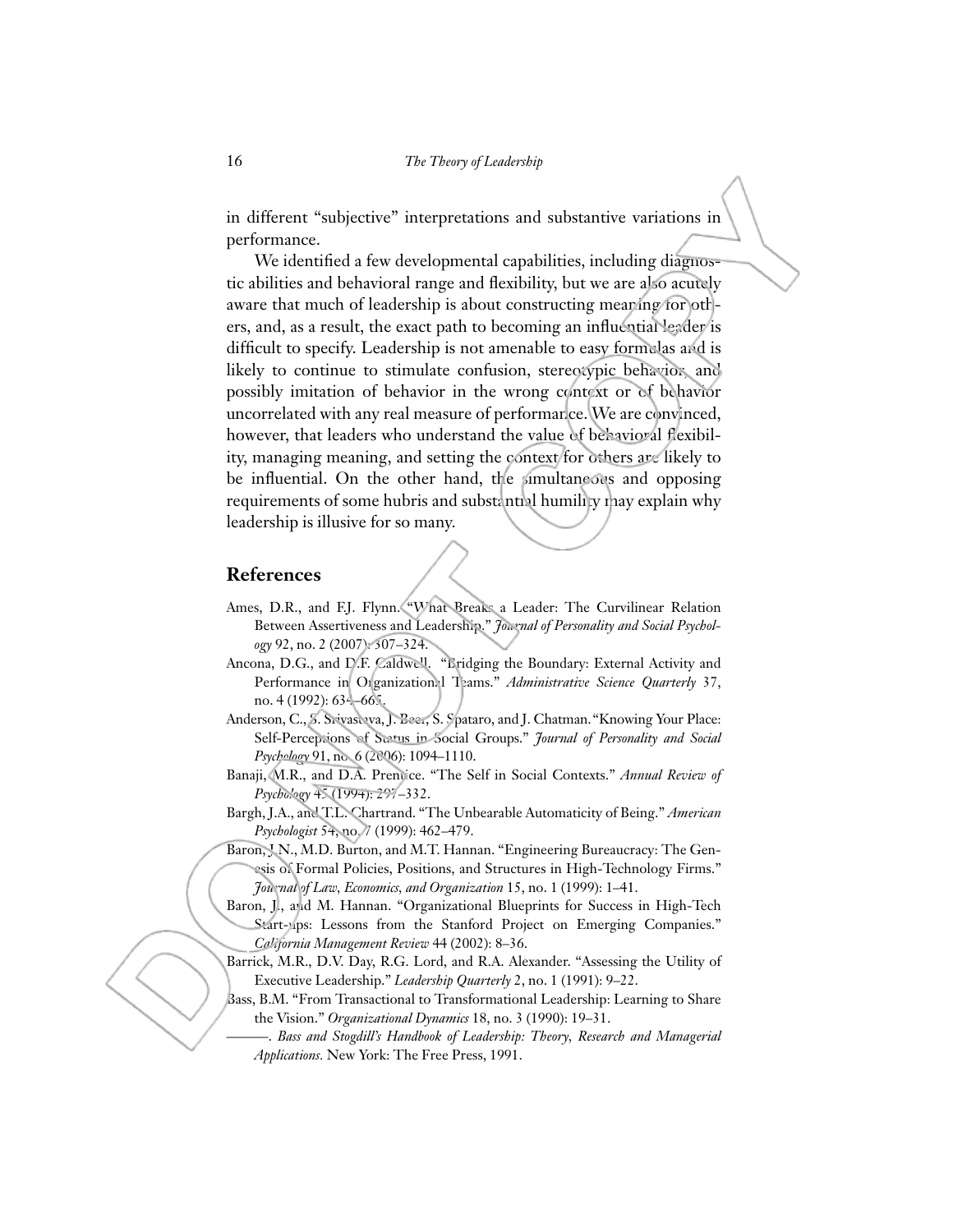- Bass, B.M., B.J. Avolio, D.I. Jung, and Y. Berson. "Predicting Unit Performance by Assessing Transformational and Transactional Leadership." *Journal of Applied Psychology* 88, no. 2 (2003): 207–218.
- Baumeister, R., and M. Leary. "The Need to Belong: Desire for Interpersonal Attachments as a Fundamental Human Motivation." *Psychological Bulletin* 117, no. 3 (1995): 497–529.
- Berson, Y., and B.J. Avolio. "Transformational Leadership and the Dissemination of Organizational Goals: A Case Study of a Telecommunication Firm." *Leadership Quarterly* 15, no. 5 (2004): 625–646.
- Bertrand, M., and A. Schoar. "Managing with Style: The Fifect of Managers on Firm Policies." *Quarterly Journal of Economics* 118, no. 4 (2003): 1169–1208.
- Bettenhausen, K.L., and J.K. Murnighan. "The Development of an Intragroup Norm and the Effects of Interpersonal and Structural Challenges." *A ministrative Science Quarterly* 36, no. 1 (1991): 20–35.
- Birenbaum, A., and E. Sagarin. *Norms and Human Behavior.* New York: Praeger Publishers, 1976.
- Boal, K.B., and C.J. Whithead. "A Critique and Extension of the Stratified System Theory Perspective." In *Strategic Leadership: A Multi-organizational Perspective,* edited by R.L. Phillips and J.G. Hunt. Westport, CT: Quorum Books, 1992.
- Brewer, M.B. "In-Group Bias in the Minimal Intergroup Situation: A Cognitive-Motivational Analysis." *Psychological Bulletin* 86, no. 2 (1979): 307–324.
- Cha, S.E., and A.C. Edmondsor. "When Values Backfire: Leadership, Attribution, and Disenchantment in a Values-Driven Organization." Leadership Quarterly 17, no. 1 (2006): 57–78.
- Chatman, J., N. Bell, and P. Staw. "The Managed Thought: The Role of Self-Justification and Impression Management in Organizational Settings." In *The Thinking Organization: Dynamics of Social Cognition,* edited by D. Gioia and H. Sims. San Francisco: Jossey-Bass, 1986.
- Chatman, J., A. Boisner, S. Spataro, C. Anderson, and J. Berdahl. "Being Distinctive Versus Being Conspicuous: The Effects of Numeric Status and Sex-Stereotyped T. sks of Individual Performance in Groups." Organizational Behavior and Human *Decision Processes* 107, no. 2 (2008): 141–160.
- Chatman, J., and S. Cha. "Leading by Leveraging Culture." *California Management Review* 45, no. 4 (2003): 20–34.
- Chatman, J., and F. Flynn. "The Influence of Demographic Composition on the Emergence and Consequences of Cooperative Norms in Groups." *Academy of Management Journal* 44, no. 5 (2001): 956–974.
- Chatman, J., J. Polzer, S. Barsade, and M. Neale. "Being Different Yet Feeling Similar: The Influence of Demographic Composition and Organizational Culture on Work Processes and Outcomes." *Administrative Science Quarterly* 43, no. 4 (1998): 749–780.
- Chemers, M.M. "Leadership Research and Theory: A Functional Integration." *Group Dynamics: Theory, Research and Practice* 4, no. 1 (2000): 27–43.
- Chen, C.C., and J.R. Meindl. "The Construction of Leadership Images in the Popular Press: The Case of Donald Burr and People Express." *Administrative Science Quarterly* 36, no. 4 (1991): 521–551.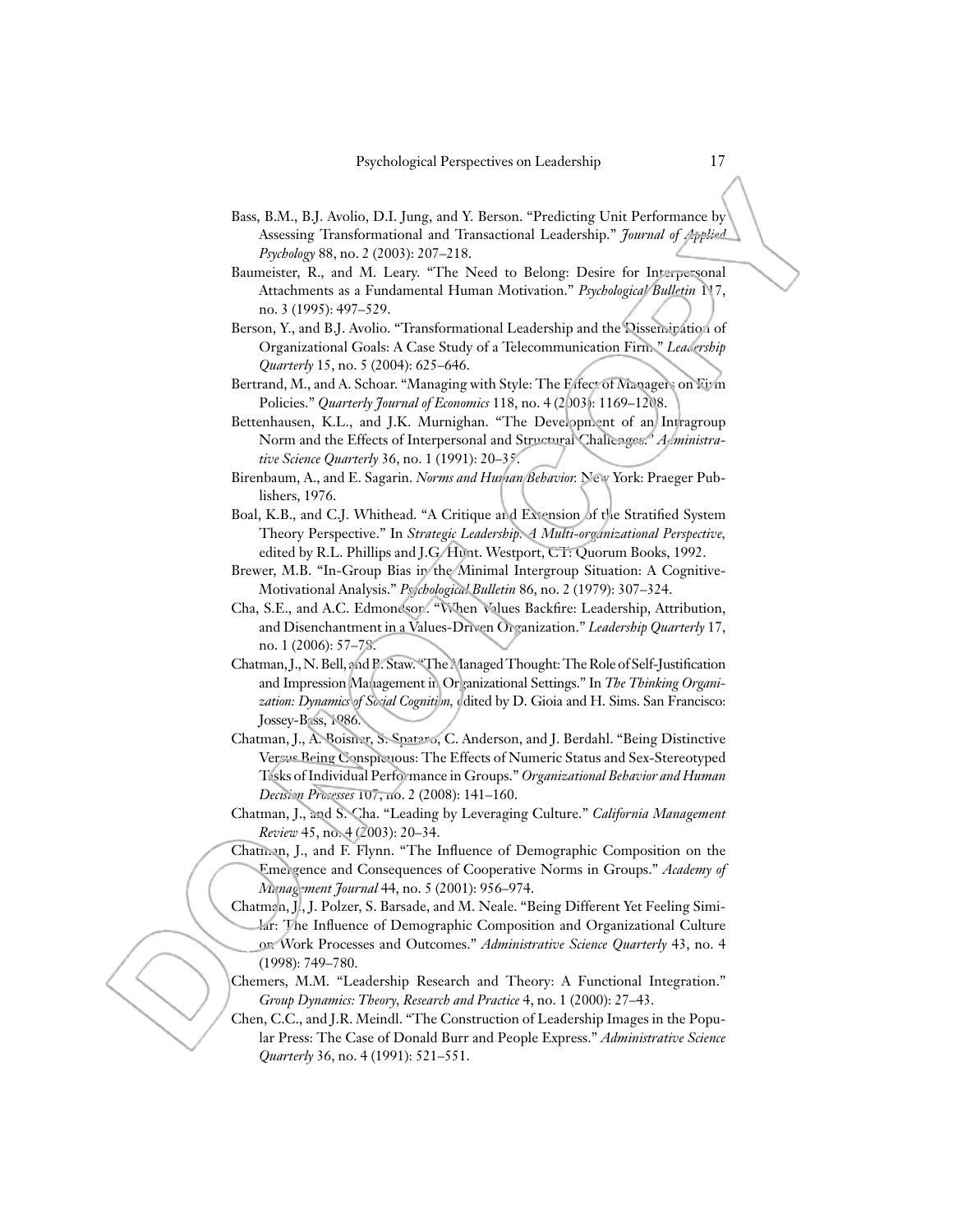- Cialdini, R.B. *Influence: The Psychology of Persuasion*. 4th ed. Boston: Allyn and Bacon, 2001.
- Dovidio, J., S. Gaertner, and A. Validzic. "Intergroup Bias: Status, Differentiation. and a Common In-Group Identity." *Journal of Personality and Social Psychology* 75, no. 1 (1998): 109–120.
- Dukerich, J., B. Golden, and S. Shortell. "Beauty Is in the Eye of the Beholder: The Impact of Organizational Identification, Identity, and Image on the Cooperative Behaviors of Physicians." *Administrative Science Quarteri*; 47, 10. 3 (2002): 507–533.
- Dutton, J., J. Dukerich, and C. Harquail. "Organizational Images and Member Identification." *Administrative Science Quarterly* 39, no. 2 (1994): 239-263.
- Dutton, J., M. Worline, P. Frost, and J. Lilius. "Explaining Compassion Organizing." *Administrative Science Quarterly* 51, no. 1 (2006): 59–96.
- Ellis, R.J. "Self-Monitoring and Leadership Emergence in Groups." *Personality and Social Psychology Bulletin* 14, no. 4 (1988): 681–693.
- Ely, R.J. and D.A. Thomas. "Cultural Diversity at Work: The Effects of Diversity Perspectives on Work Group Processes and Outcomes<sup>"</sup> Administrative Science *Quarterly* 46, no. 2 (2001): 229–273.
- Epitropaki, O., and R. Martin. "Implicit Leadership Theories in Applied Settings: Factor Structure, Generalizability, and Stability Over Time." *Journal of Applied Psychology* 89, no. 2 (2004): 293–310.
- Fiedler, F.E. "Cognitive Resources and Leadership Performance." *Applied Psychology* 44, no. 1 (1995): 5–28.
- Flynn, F., and J. Chatman. "Strong Cultures and Innovation: Oxymoron or Opportunity?" In *International Handbook of Organizational Culture and Climate,* edited by S. Cartwright et al. Sussex: John Wiley and Sons, 2001.
- Flynn, F.J., J.A. Chatman, and S.A. Spataro. "Getting to Know You: The Influence of Personality on the Impression Formation and Performance of Demographically Different People in Organizations." *Administrative Science Quarterly* 46, no. 3  $(2001): 414 - 442.$
- Flynn, F.J., and B.M. Staw. "Lend Me Your Wallets: The Effect of Charismatic Leadership on External Support for an Organization." *Strategic Management Journal* 25, no. 4 (2006): 309–330.
- Frank, R.H., T. Gilovich, and D.T. Regan. "Does Studying Economics Inhibit Cooperation?" *Journal of Economic Perspectives* 7, no. 2 (1993): 159–171.
- Gaertner, S., J. Dovidio, P. Anastasio, B. Bachman, and M. Rust. "The Common Ingroup Identity Model: Recategorization and the Reduction of Intergroup Bias." *European Review of Social Psychology* 4, no. 1 (1993): 1–26.
- George, J.M. "Emotions and Leadership: The Role of Emotional Intelligence." *Human Relations* 53, no. 8 (2000): 1027–1055.
- Gioia, D., and P.P. Poole. "Scripts in Organizational Behavior." *Academy of Management Review* 9, no. 3 (1984): 449–459.
- Goleman, D. "Leadership That Gets Results." *Harvard Business Review* 78, no. 2 (March–April 2000): 78–90.
- Goleman, D., R. Boyatzis, and A. McKee. *Primal Leadership: Learning to Lead with Emotional Intelligence.* Cambridge, MA: Harvard Business School Press, 2004.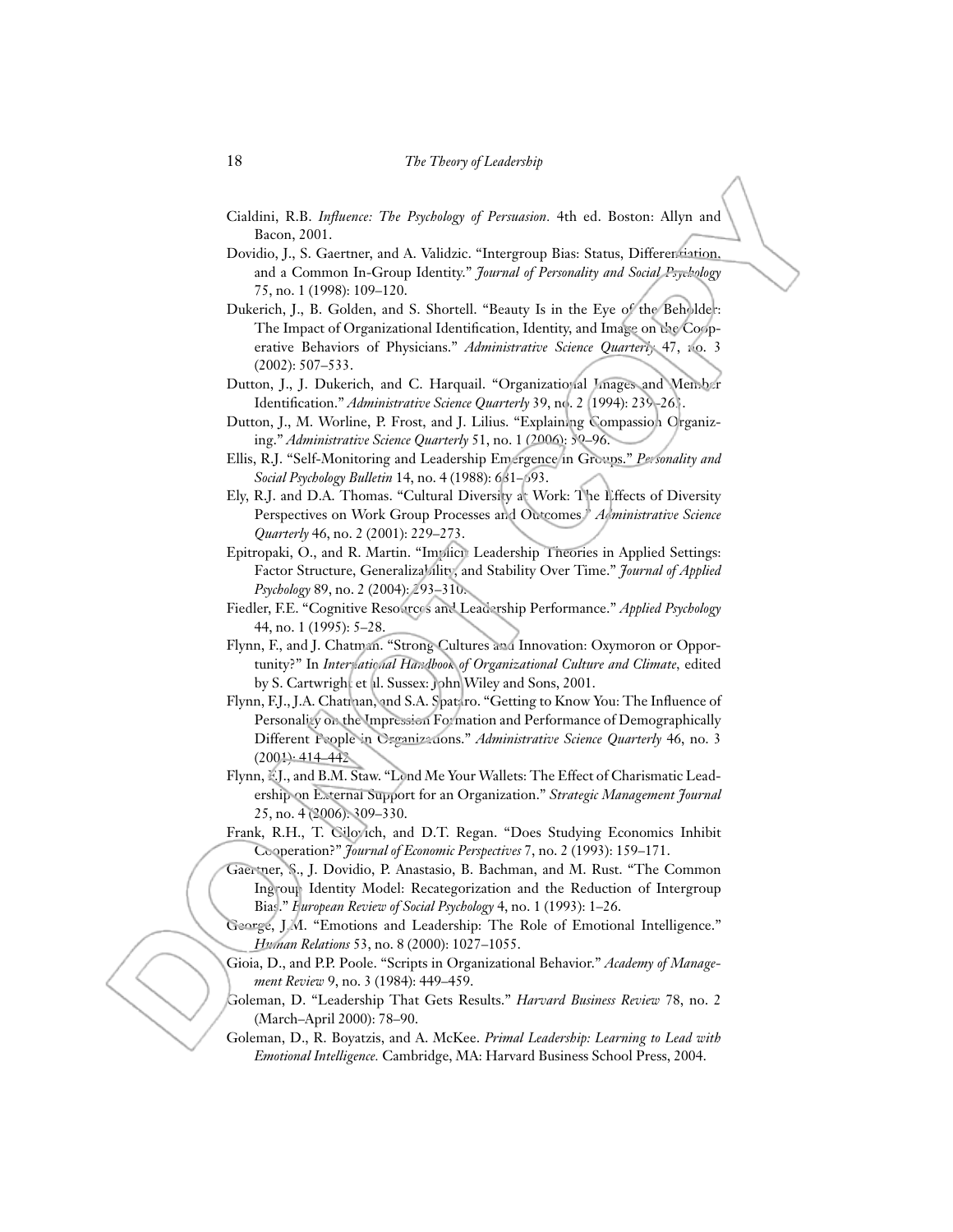- Goncalo, J.A. "Past Success and Convergent Thinking in Groups: The Role of Group-Focused Attributions." *European Journal of Social Psychology* 34, no. 2 (2004): 385–395.
- Goncalo, J., J. Chatman, and M. Duguid. "Political Correctness and Creativity in Mixed and Same Sex Groups." Working paper, Cornell University, 2008.
- Gosling, S.D., O.E. John, K.H. Craik, and R.W. Robins. "Do People Know How They Behave? Self-Reported Act Frequencies Compared with On-line Codings by Observers." *Journal of Personality and Social Psychology* 74, no. 5 (1998): 1337–1349.
- Graeff, C.A. "The Situational Leadership Theory: A Critical View." Academy of *Management Review* 8, no. 2 (1983): 285–291.
- Hackman, J.R., and R. Wageman. "A Theory of Team Coaching." Ac demy of *Management Review* 30, no. 2 (2005): 269–287.
- Hall, R.J., J.W. Workman, and C.A. Marchioro. "Sex, Task, and Beheviora! Flexibility Effects on Leadership Perceptions." Organiz tional Behavior and Human *Decision Processes* 74, no. 1 (2002): 1–32.
- Hambrick, D., S. Finkelstein, and A. Mooney. "Executive Job Demands: New Insights for Explaining Strategic Decisions and Leader Behaviors." *Academy of Management Review* 30, no. 3 (2005): 472–491.
- Hannan, M.T., and J. Freeman. "Structural Inertia and Organizational Change." *American Sociological Review* 49, no. 2 (1984): 149–164.
- ——— . *Organizational Ecology.* Cambridge, MA: Harvard University Press, 1989.
- Hersey, P., K.H. Blanchard, and W.E. Natemeyer. "Situational Leadership, Perception, and the Impact of Power." *Group and Organization Management* 4, no. 4 (1979): 418–428.
- Hogan, R., G.J. Curphy, and J. Hogan. "What We Know About Leadership." *American Psychologist* 49, no. 6 (1994): 493–504.
- Hogg, M.A., and Deborch J. Terry. "Social Identity and Self-Categorization Processes in Organizational Contexts." *Academy of Management Review* 25, no. 1 (2000): 121–140.
- Hooijberg, R. "A Multidirectional Approach Toward Leadership: An Extension of the Concept of Behavioral Complexity." *Human Relations* 49, no. 7 (1996): 917–946.
- House, R.J. "A 1976 Theory of Charismatic Leadership." In *Leadership: The Cutting Edge,* edited by J.G. Hunt and L.L. Larson. Carbondale: Southern Illinois University Press, 1977.
	- ——— . "Power and Personality in Organizations." *Research in Organizational Behavior* 10 (1988): 305–357.
	- ——— . "Path-Goal Theory of Leadership: Lessons, Legacy, and a Reformulated Theory." *Leadership Quarterly* 7, no. 3 (1996): 323–352.
- House, R.J., and R.N. Aditya. "The Social Scientific Study of Leadership: Quo Vadis?" *Journal of Management* 23, no. 3 (1997): 409–473.
- Howard, A., and D. Bray. *Managerial Lives in Transition: Advancing Age and Changing Times.* New York: Guilford Press, 1988.
- Hunt, J.G. *Leadership: A New Synthesis.* Newbury Park, CA: Sage Publications, 1991. Hunter, S.T., K.E. Bedell-Avers, and M.D. Mumford. "The Typical Leadership Study: Assumptions, Implications, and Potential Remedies." *Leadership Quarterly* 18, no. 5 (2007): 435–446.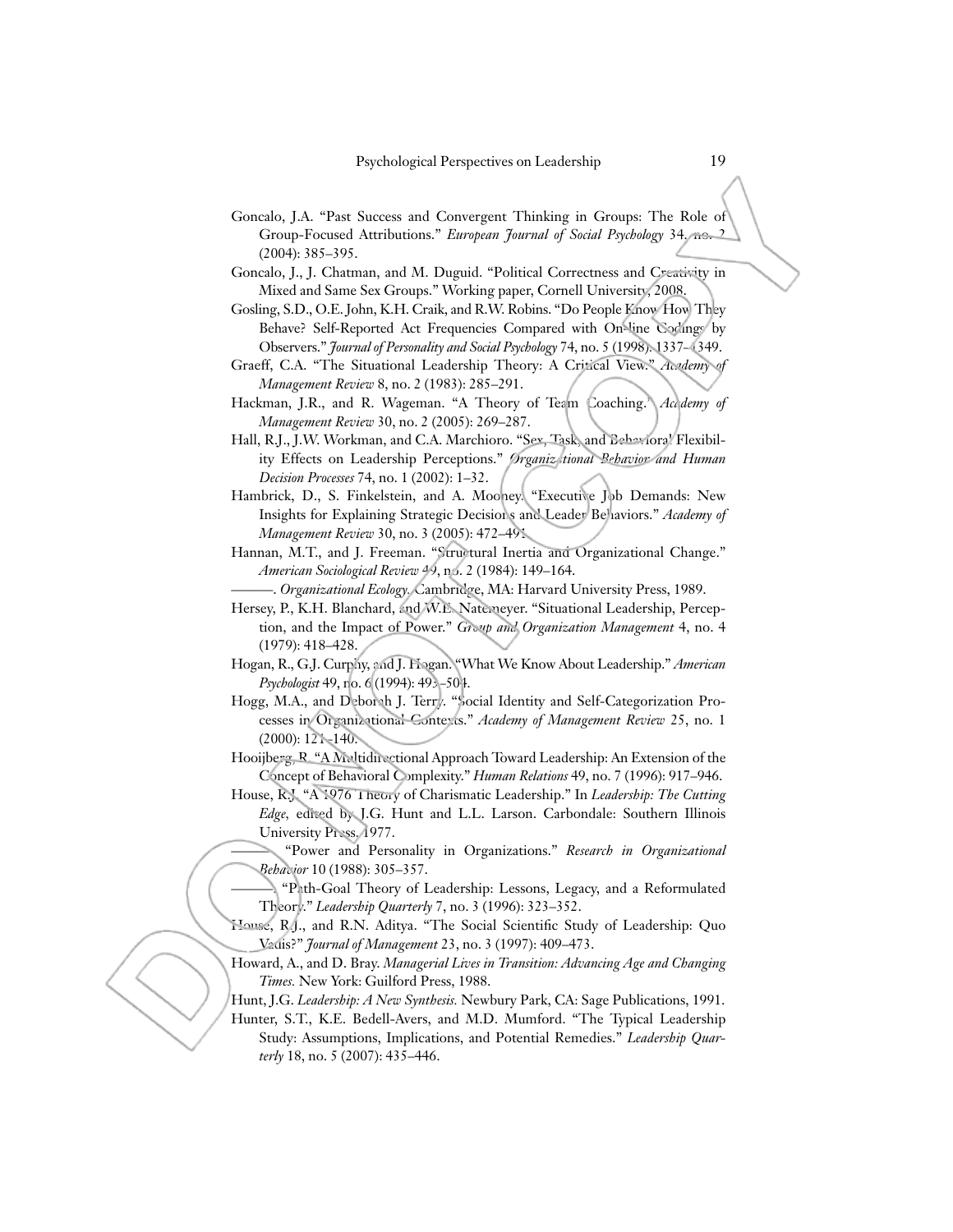- Ibarra, H. "Homophily and Differential Returns: Sex Differences in Network Structure and Access in an Advertising Firm." *Administrative Science Quarterly* 37, no. 3 (1992): 422–447.
- Jehn, K., G. Northcraft, and M. Neale. "Why Differences Make a Difference: A Field Study of Diversity, Conflict and Performance in Work Groups." Administrative *Science Quarterly* 44, no. 4 (1999): 741–763.
- Jones, E.E., and R.E. Nisbett. *The Actor and the Observer: Divergent Perceptions of the Causes of Behavior.* Morristown, NJ: General Learning Press, 1971.
- Judge, T.A., J.E. Bono, R. Ilies, and M.W. Gerhardt. "Personality and Leadership: A Qualitative and Quantitative Review." *Journal of Applied Psychology* 87, no. 4 (2002): 765–780.
- Judge, T.A., A.E. Colbert, and R. Ilies. "Intelligence and Leadership: A Quantitative Review and Test of Theoretical Propositions." *Journal of Applied Psychology* 89, no. 3 (2004): 542–552.
- Judge, T.A., J.A. LePine, and B.L. Rich. "Loving Yourself Abundantly: Relationship of the Narcissistic Personality to Self- and Other Perceptions of Workplace Deviance, Leadership, and Task and Contextual Performance." *Journal of Applied Psychology* 91, no. 4 (2006): 762–776.
- Judge, T.A., and R.F. Piccolo. "Transformational and Transactional Leadership: A Meta-analytic Test of Their Relative Validity." *Journal of Applied Psychology* 89, no. 5 (2004): 755–768.
- Judge, T.A., R.F. Piccolo, and R. Ilies. "The Forgotten Ones? The Validity of Consideration and Initiating Structure in Leadership Research." *Journal of Applied Psychology* 89, no. 1 (2004): 36–51.
- Kenny, D.A. *Interpersonal Perception: A Social Relations Analysis.* New York: Guilford Press, 1994.
- Kenny, D.A., C.D. Mohr, and M.J. Levesque. "A Social Relations Variance Partitioning of Dyadic Behavior." *Psychological Bulletin* 127, no. 1 (2001): 128–141.
- Khurana, R. *Searching for a Corporate Savior: The Irrational Quest for Charismatic CEOs.* Princeton, NJ: Princeton University Press, 2002.
- Koene, B.A., A.L. Vogelaar, and J.L. Soeters. "Leadership Effects on Organizational Climate and Financial Performance: Local Leadership Effects in Chain Organizations." *Leadership Quarterly* 13, no. 3 (2002): 193–215.
- Kotter, J.P. "Power, Dependence, and Effective Management." *Harvard Business Review* 55, no. 4 (1977): 125–136.
- Kotter, J.P, and J.L. Heskett. *Corporate Culture and Performance.* New York: Free Press, 2002.
- Lau, D., and J.K. Murnighan. "Demographic Diversity and Faultlines: The Compositional Dynamics of Organizational Groups." *Academy of Management Review* 23, no. 2 (1998): 325–340.
- Lord, R.G. "An Information Processing Approach to Social Perceptions, Leadership and Behavioral Measurement in Organizations." *Research in Organizational Behavior* 7 (1985): 87–128.
- Mannix, E., and G. Loewenstein. "The Effects of Interfirm Mobility and Individual Versus Group Decision Making on Managerial Time Horizons." *Organizational Behavior and Human Decision Processes* 59, no. 3 (1994): 371–390.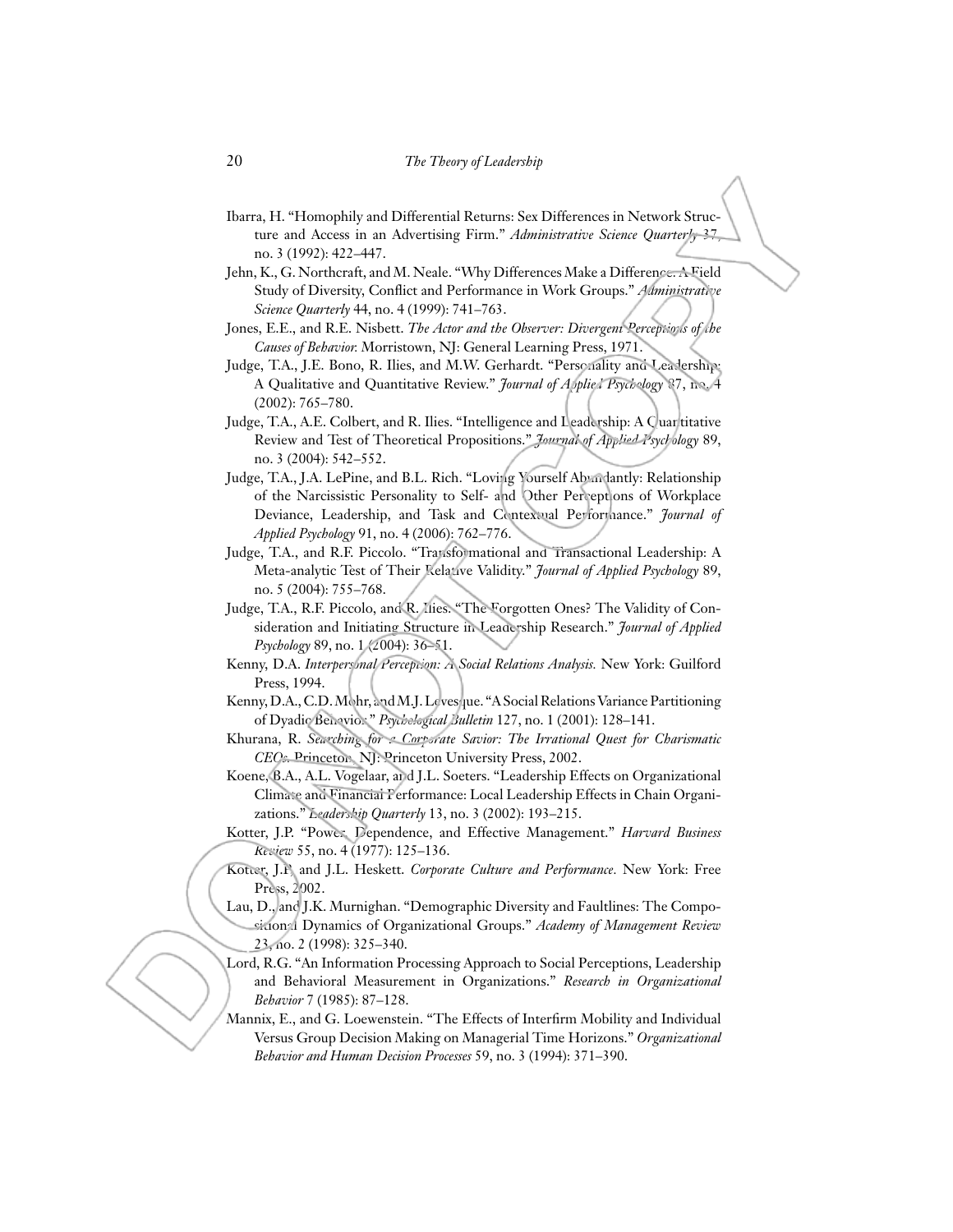- Mannix, E., and M.A. Neale. "What Differences Make a Difference? The Promise and Reality of Diverse Teams in Organizations." *Psychological Science in the Public Interest* 6, no. 2 (2005): 31–55.
- Markus, H., and S. Cross. "The Interpersonal Self." In Handbook of Personality. Theory *and Research,* edited by L.A. Pervin. New York: Guilford Press, 1990.
- McClelland, D.C. "How Motives, Skills, and Values Determine What People Do." *American Psychologist* 40, no. 7 (1985): 812–825.
- McClelland, D.C., and D.H. Burnham. "Power Is the Great Motivator." *Harvard Business Review* 81, no. 1 (2003): 117–126.
- Meindl, J.R. "On Leadership: An Alternative to the Conventional Wisdom." *Research in Organizational Behavior* 12 (1990): 159–203.
- Meindl, J.R., and S.B. Ehrlich. "The Romance of Leadership and the Evaluation of Organizational Performance." *Academy of Management Journal* 30, no. 1 (1987): 91–109.
- Miller, D., and C. Droge. "Psychological and Taditional Determinants of Structure." *Administrative Science Quarterly* 31, no. 4 (1986): 539–560.
- Miller, D., and J.M. Toulouse. "Chief Executive Personality and Corporate Strategy and Structure in Small Firms." *Management Science* 32, no. 11 (1986): 1389–1409.
- Mintzberg, H. "Managerial Wor<sup>l</sup>x: Analysis from Observation." *Management Science* 18, no. 2 (1971): 97–110.
- Mumford, M.D., and M.S. Conrelly. "Leaders as Creators: Leader Performance and Problem Solving in Ill-Defined Domains." *Leadership Quarterly* 2, no. 4 (1991): 289–316.
- Norton, M.I., S.R. Sommers, E.P. Apfelbaum, N. Pura, and D. Ariely. "Color Blindness and Interracial Interaction: Playing the Political Correctness Game." *Psychological Science* 17, no. 11 (2006): 949–953.
- Norton, M.I., J.A. Vandelo, and J.M. Darley. "Casuistry and Social Category Bias." *Journal of Personality and Social Psychology* 87, no. 6 (2004): 817–831.
- O'Reilly, C.A. "Corporations, Culture, and Commitment: Motivation and Social Control in Organization *.. California Management Review* 3, no. 1 (1989): 9-25.
- O'Reilly, C., D. Caldweii, J. Chatman, M. Lapiz, and W. Self. "How Leadership Matters: The Effects of Leadership Alignment on Strategic Execution." Working paper, Stanfor<sup>1</sup> University, 2008.
- O'Reilly, C., and J. Chatman. "Culture as Social Control: Corporations, Cults and Commitment." In *Research in Organizational Behavior.* Vol. 18, edited by B. Staw and L. Cummings, 157–200. Greenwich, CT: JAI Press, 1996.
- Ormiston, M., and E. Wong. "The Role of Identity Motives in Similar and Diverse Groups." In *Research on Managing Groups and Teams: Diversity and Groups.* Vol. 11, edited by M.A. Neale and E.A. Mannix (Series eds.), and K. Phillips (Vol. ed.). Emerald Group Publishing Limited, 2008.
- Osborn, R., J.G. Hunt, and L. Jauch. "Toward a Contextual Theory of Leadership." *Leadership Quarterly* 13, no. 6 (2002): 797–837.
- Petersen, T. "Individual, Collective, and Systems Rationality in Work Groups: Dilemmas and Market-Type Solutions." *American Journal of Sociology* 98, no. 3 (1992): 469–510.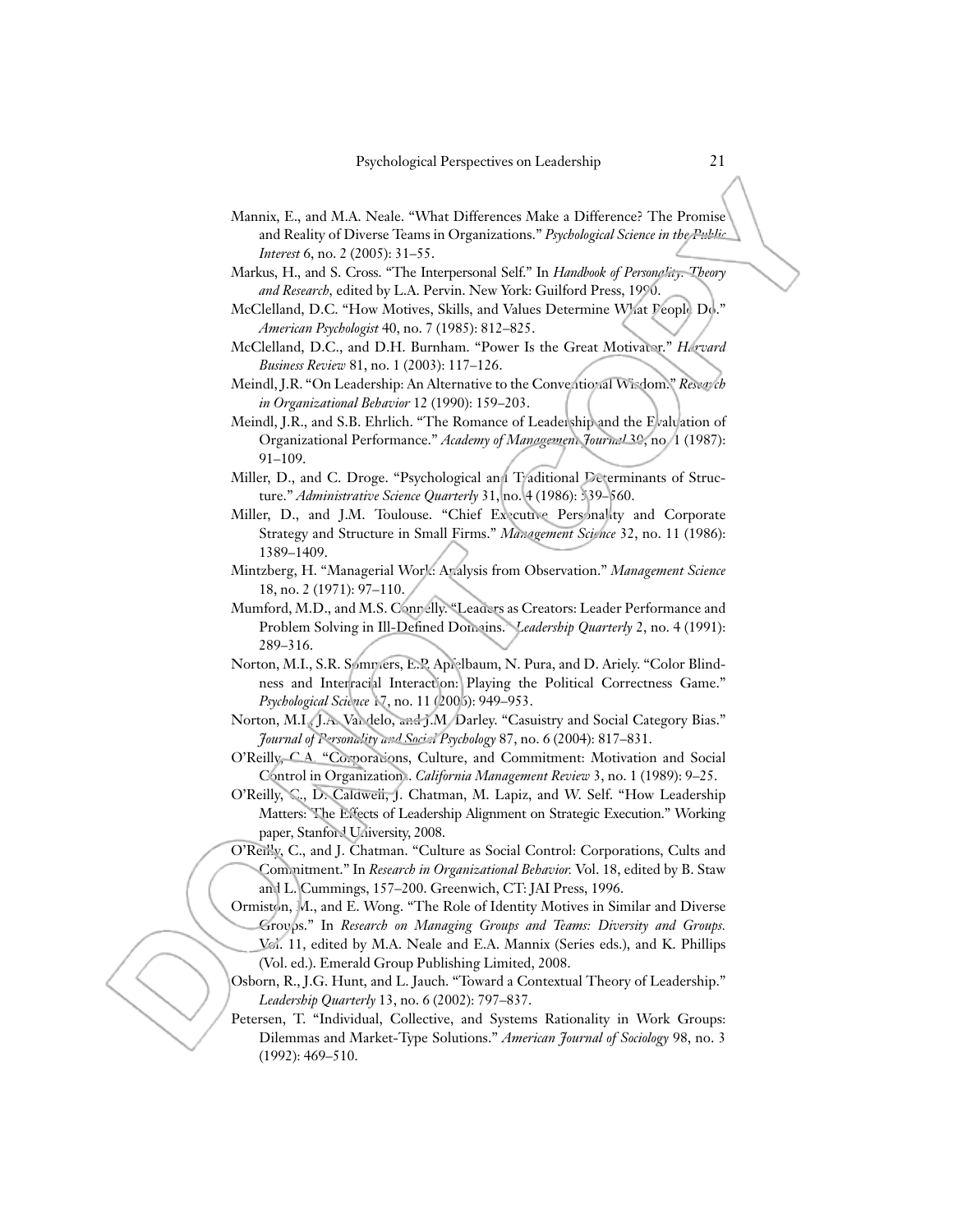- Pfeffer, J. "The Ambiguity of Leadership." *Academy of Management Review* 2, no. 1 (1977): 104–112.
	- ——— . "Management as Symbolic Action: The Creation and Maintenance of Organizational Paradigms." *Research in Organizational Behavior* 3 (1981): 1–52.
	- . *Managing with Power: Politics and Influence in Organizations.* Boston: Harvard Business School Press, 1992.
- Phills, J.A. "Leadership Matters—or Does It?" *Leader to Leader* 36 (2005): 46–52.
- Podolny, J.M., R. Khurana, and M. Hill-Popper. "Revisiting the Meaning of Leadership." *Research in Organizational Behavior* 26 (2005): 1–36.
- Rokeach, M. *The Nature of Human Values.* New York: John Wiley, 1973.
- Ross, J., and B.M. Staw. "Organizational Escalation and Exit: Lessons from the Shoreham Nuclear Power Plant." *Academy of Management Journal* 36, no. 4 (1993): 701–732.
- Schein, E.H. "The Role of the Founder in Creating Organization Culture." *Organizational Dynamics* 12, no. 1 (1983): 13–28.
- Simon, H.A. *Administrative Behavior: A Study of De* ision-Making Processes in Adminis*trative Organization.* New York: The Free Press, 1976.
- Sorenson, J.B. The Strength of Corporate Culture and the Reliability of Firm Performance. *Administrative Sci.nce Quarterly* 47, no. 1 (2002): 70-91.
- Spreier, S., M. Fontaine, and R. Malloy. "Leadership Run Amok: The Destructive Potential of Overachievers." *Harvard Business Review* 84, no. 6 (June 2006), 72–82.
- Staw, B.M., L.E. Sandelands, and Dutton, J.E. "Threat Rigidity Effects in Organizational Behavior: A Multilevel Analysis." *Administrative Science Quarterly* 26, no. 4 (1981): 501–524.
- Staw, B.M., P.I. McKechnie, and S.M. Puffer. "The Justification of Organizational Performance." *Administrative Science Quarterly* 28, no. 4 (1983): 582–600.
- Steele, C.M., S.J. Spencer, and J. Aronson. "Contending with Group Image: The Psychology of Stereotype and Social Identity Threat." In *Advances in Experimental Social Psychology.* Vol. 34, edited by M.P. Zanna, 379–440. New York: Academic Press, 2002.
- Swann, M., L. Milton, and J. Polzer. "Should We Create a Niche or Fall in Line? Identity Negotiation and Small Group Effectiveness." *Journal of Personality and Social Psychology* 79, no. 2 (2000): 238–250.
- Terry, D.J., and M.A. Hogg. "Group Norms and the Attitude-Behavior Relationship: A Role for Group Identification." *Personality and Social Psychology Bulletin* 22, no. 8 (1996): 776–793.
- Tetlock, P.E. "Accountability and Complexity of Thought." *Journal of Personality and Social Psychology* 45, no. 1 (1983): 74–83.
- Turner, J.C. "Social Categorization and the Self-Concept: A Social Cognitive Theory of Group Behavior." In *Advances in Group Processes*. Vol. 2, edited by E.J. Lawler, 77–122. Greenwich, CT: JAI Press, 1985.
- Turner, J.C., M.A. Hogg, P.J. Oakes, S.D. Reicher, and M.S. Wetherell. *Rediscovering the Social Group: A Self-Categorization Theory.* Oxford, England: Blackwell, 1987.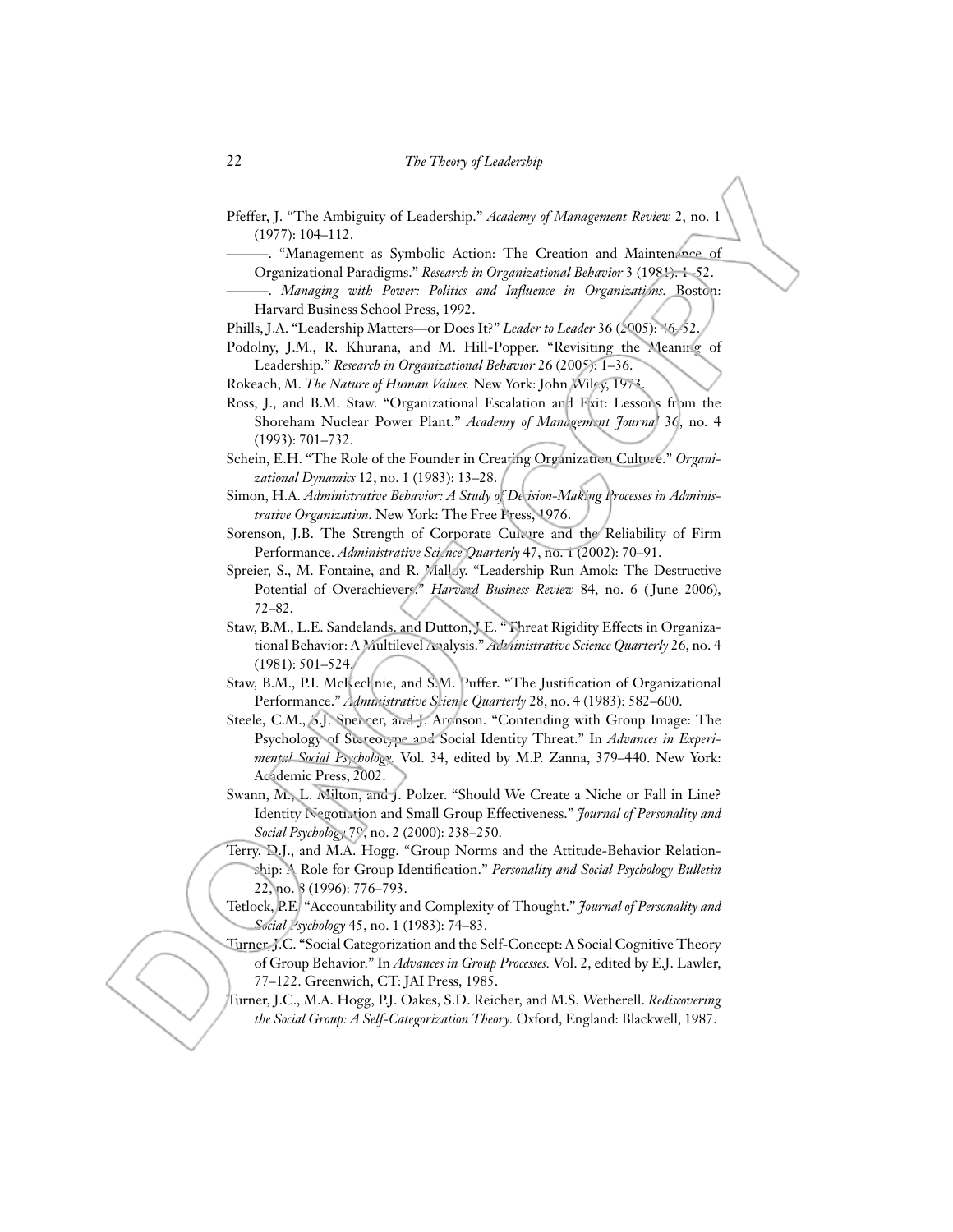- Tushman, M., and C.A. O'Reilly. "Ambidextrous Organizations: Managing Evolutionary and Revolutionary Change." *California Management Review* 38, no. 4 (1996): 8–27.
- Van Knippenberg, D. "Work Motivation and Performance: A Social Identity Perspective." *Applied Psychology* 49, no. 3 (2000): 357–371.
- Vecchio, R.P. "Situational Leadership Theory: An Examination of a Prescriptive Theory." *Journal of Applied Psychology* 72, no. 33 (1987): 444–451.
- Vignoles, V., X. Chryssochoou, and G. Breakwell. "The Distinctiveness Principle: Identity, Meaning, and the Bounds of Cultural Relativity." *Personality and Social Psychology Review* 4, no. 4 (2000): 337–354.
- Vroom, V.H., and H.G. Jago. "The Role of the Situation in Leadership." *American Psychologist* 62, no. 1 (2007): 17–24.
- Wageman, R. "Interdependence and Group Effectiveness." *Administrative Science Quarterly* 40, no. 1 (1995): 145–180.
- Waldman, D.A., and F.J. Yammarino. "CEO Charismatic Leadership: Levels-of-Management and Levels-of-Analysis Effects." *Academy of Management Review* 24, no. 2 (1999): 266–285.
- Walton, R.E. "Establishing and Maintaining High Commitment Work Systems." In *The Organization Life Cycle: Issues in the Creation, Transformation and Decline of Organizations,* edited by J. Kimberly and R. Miles. Chicago: University of Chicago Press, 1980.
- Wasserman, N., N. Nohria, and B. Anand. "When Does Leadership Matter? The Contingent Opportunities View of CEO Leadership." Working paper 01-063, Harvard Business School, Boston, 2001.
- Wolff, S.B., A.T. Pescosolido, and V.U. Druskat. "Emotional Intelligence as the Basis of Leadership Emergence in Self-Managing Teams." *Leadership Quarterly* 13, no. 5 (2002): 505–522.
- Wong, C.S., and Y.S. Law. "The Effects of Leader and Follower Emotional Intelligence on Performance and Attitude: An Exploratory Study." *Leadership Quarterly* 13, no. 3 (2002): 243–247.
- Zaccaro, S.J. "Organizational Leadership and Social Intelligence." In *Multiple Intelligences and Leadership,* edited by R.E. Riggio, S.E. Murphy, and F.J. Pirozzolo. New York: Lawrence Erlbaum Associates, 2001.
	- ——— . "Trait-Based Perspectives on Leadership." *American Psychologist* 62, no. 1 (2007): 6–16.
- Zaccaro, S.J., R.J. Foti, and D.A. Kenny. "Self-Monitoring and Trait-Based Variance in Leadership: An Investigation of Leader Flexibility." *Journal of Applied Psychology* 76, no. 2 (1991): 308–315.
- Zaccaro, S.J., J.A. Gilbert, K.K. Thor, and M.D. Mumford. "Leadership and Social Intelligence: Linking Social Perspectives and Behavioral Flexibility to Leader Effectiveness." *Leadership Quarterly* 2, no. 4 (1991): 317–342.